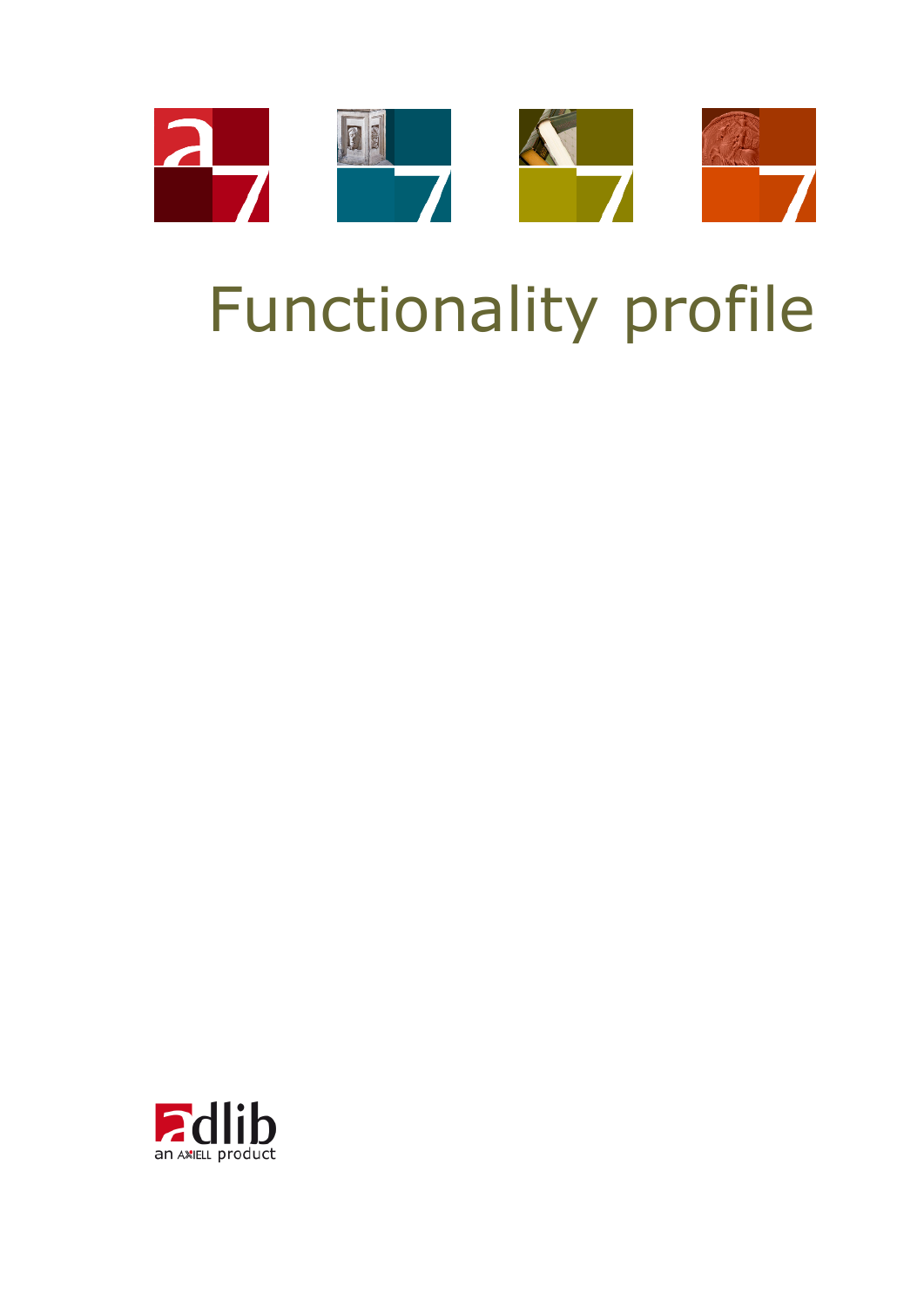# Axiell ALM Netherlands BV

Copyright © 2007-2014 Axiell ALM Netherlands BV® All rights reserved. Adlib<sup>®</sup> is a product of Axiell ALM Netherlands BV<sup>®</sup>

The information in this document is subject to change without notice and should not be construed as a commitment by Axiell ALM Netherlands BV. Axiell assumes no responsibility for any errors that may appear in this document. The software described in this document is furnished under a licence and may be used or copied only in accordance with the terms of such a licence. While making every effort to ensure the accuracy of this document, products are continually being improved.

As a result of continuous improvements, later versions of the products may vary from those described here. Under no circumstances may this document be regarded as a part of any contractual obligation to supply software, or as a definitive product description.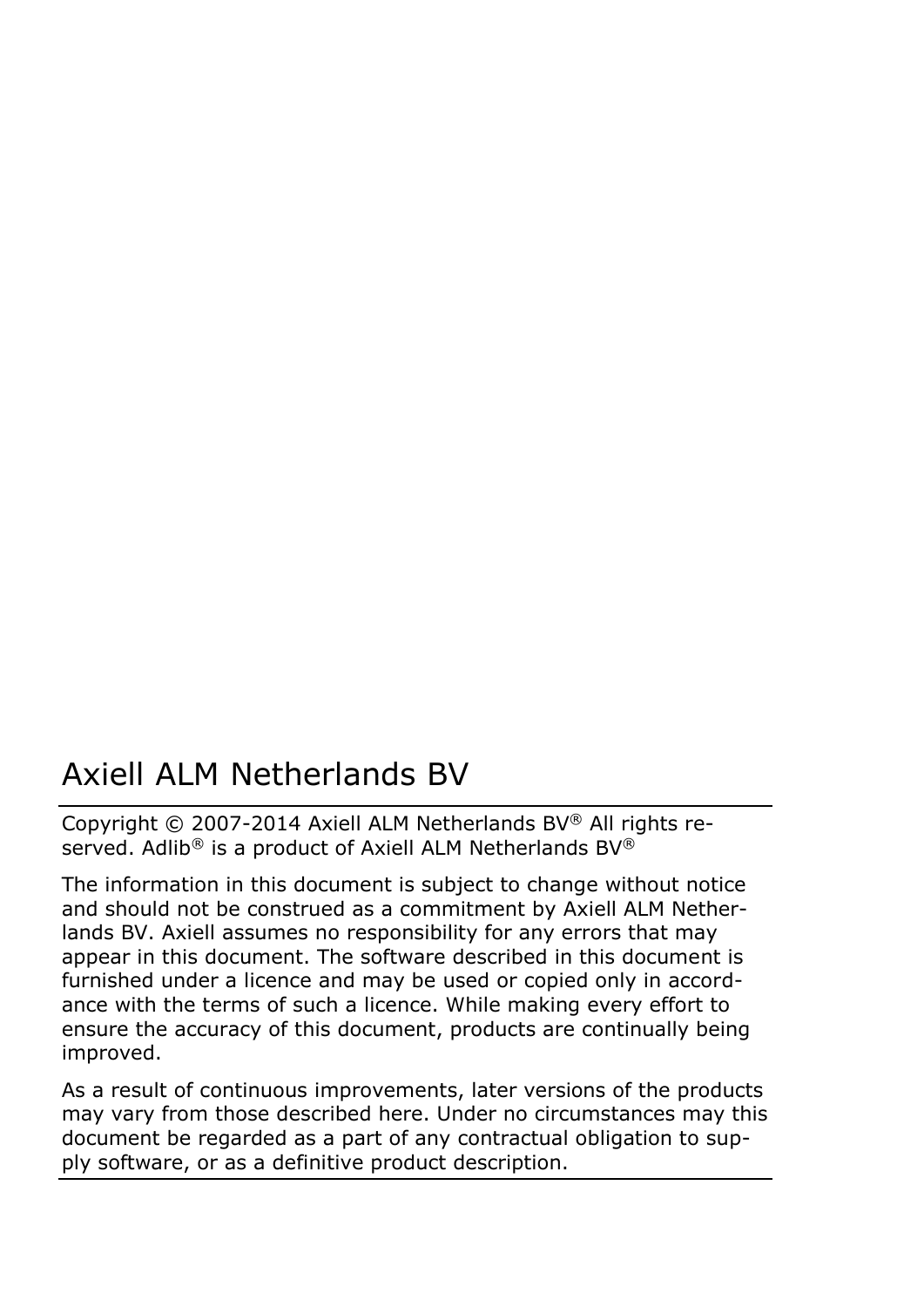# **Contents**

| 1.3.1 Retrieval and presentation of data 11           |  |
|-------------------------------------------------------|--|
|                                                       |  |
|                                                       |  |
| 2.1 Functionality in adlwin.exe-based applications 13 |  |
|                                                       |  |
|                                                       |  |
|                                                       |  |
|                                                       |  |
|                                                       |  |
|                                                       |  |
|                                                       |  |
|                                                       |  |
|                                                       |  |
|                                                       |  |
|                                                       |  |
|                                                       |  |
|                                                       |  |
|                                                       |  |
|                                                       |  |
|                                                       |  |
|                                                       |  |
|                                                       |  |
|                                                       |  |
|                                                       |  |
|                                                       |  |
|                                                       |  |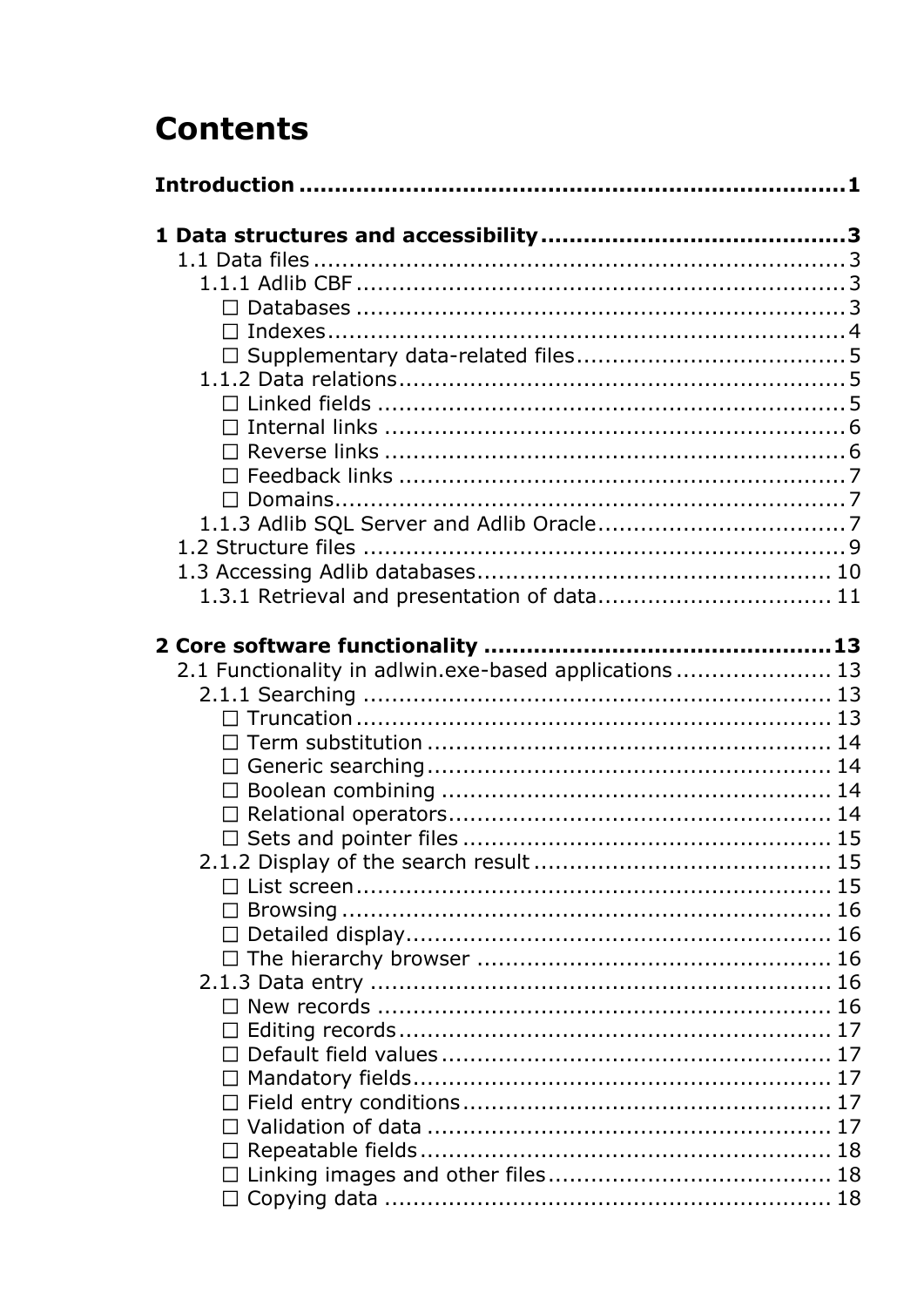| □ Automatic creation of reciprocal records  19 |  |
|------------------------------------------------|--|
|                                                |  |
|                                                |  |
|                                                |  |
|                                                |  |
|                                                |  |
|                                                |  |
|                                                |  |
|                                                |  |
|                                                |  |
|                                                |  |
|                                                |  |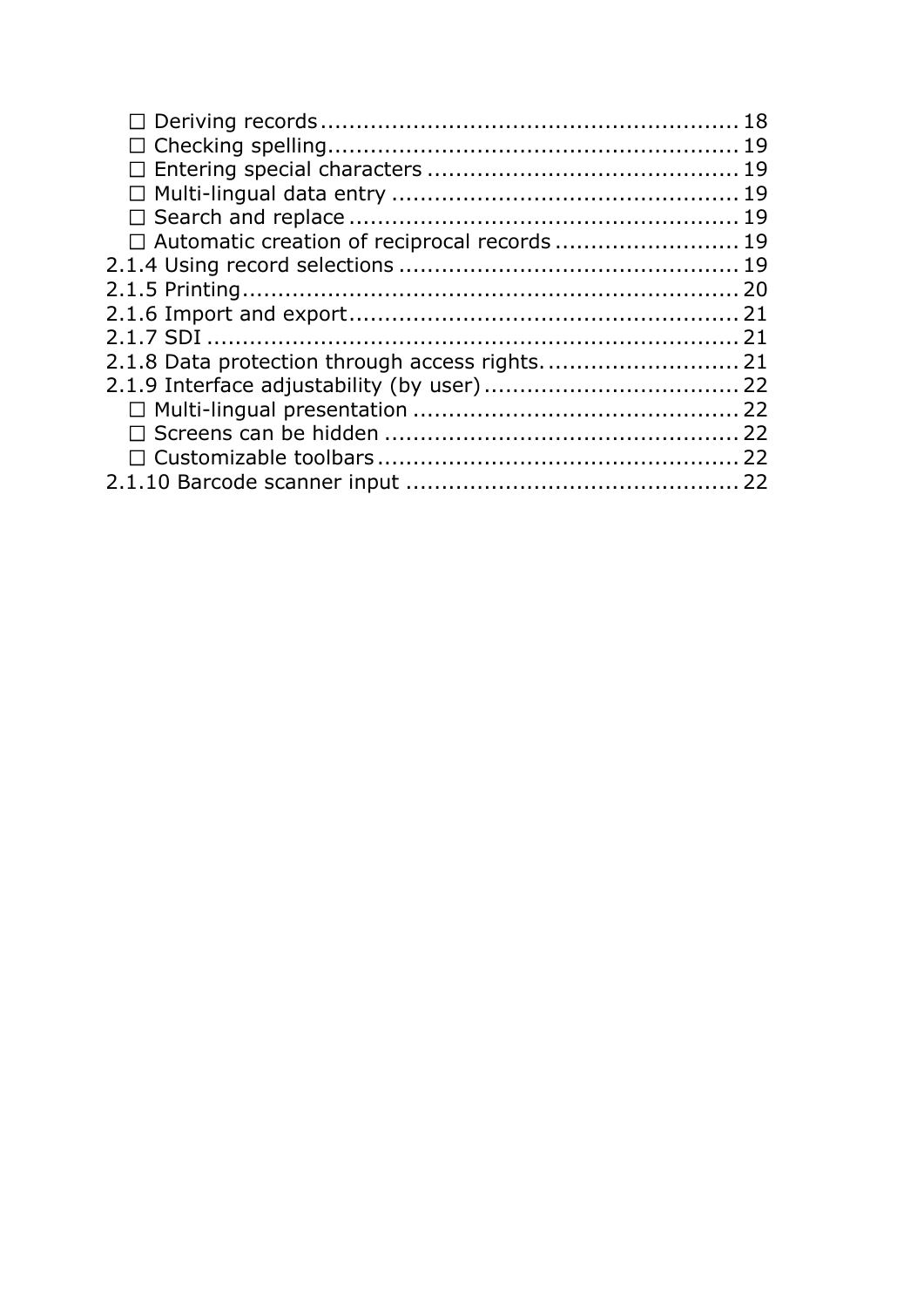# **Introduction**

<span id="page-4-0"></span>Axiell ALM Netherlands specializes in database management software for museums, libraries and archives.

In our products we make a distinction between core software, applications, databases and tools. In Adlib terms these may be described as follows:

- **Core software** basically consists of executables and dll's which implement all functionality shared by the different applications, like searching the databases, data entry in records, printing, and much more.
- **Applications** are collections of definition files, specifying database structures and application dependent interface elements like screens (data entry forms) and the lists of user-accessible data sources and access points and such.
- **Databases** are files containing records of related data entered by the user. Applications link to these databases, making them accessible to the core software and therefore practicably usable.
- **Tools** are utilitary software to aid in support and maintenance tasks like importing and exporting data, or to customize or build entire application and database structures.

The Adlib core software is regularly being updated with new functionality, and is freely available to customers with a maintenance contract.

Adlib model applications provide an extensive base for any museum, library or archive to fulfill most registration needs. However, you are free to adapt your application with tools like Adlib Designer, for instance to add or remove fields or to design new print formats. So, the distinction between core software and applications allows the user to be able to update one's Adlib core software (with which new or improved functionality is introduced and bugs will have been fixed), whilst leaving the applications exactly as they are. On the other hand, it also allows you to customize your applications, and still profit from improvements in the core software.

To quickly inform you about the capabilities of Adlib software and associated files, this document currently provides a succinct overview of the internal structure of Adlib data files and the way data is managed and made accessible to applications; and a following chapter summarizes the most relevant Adlib core software (adlwin.exe) functionality visible to the user.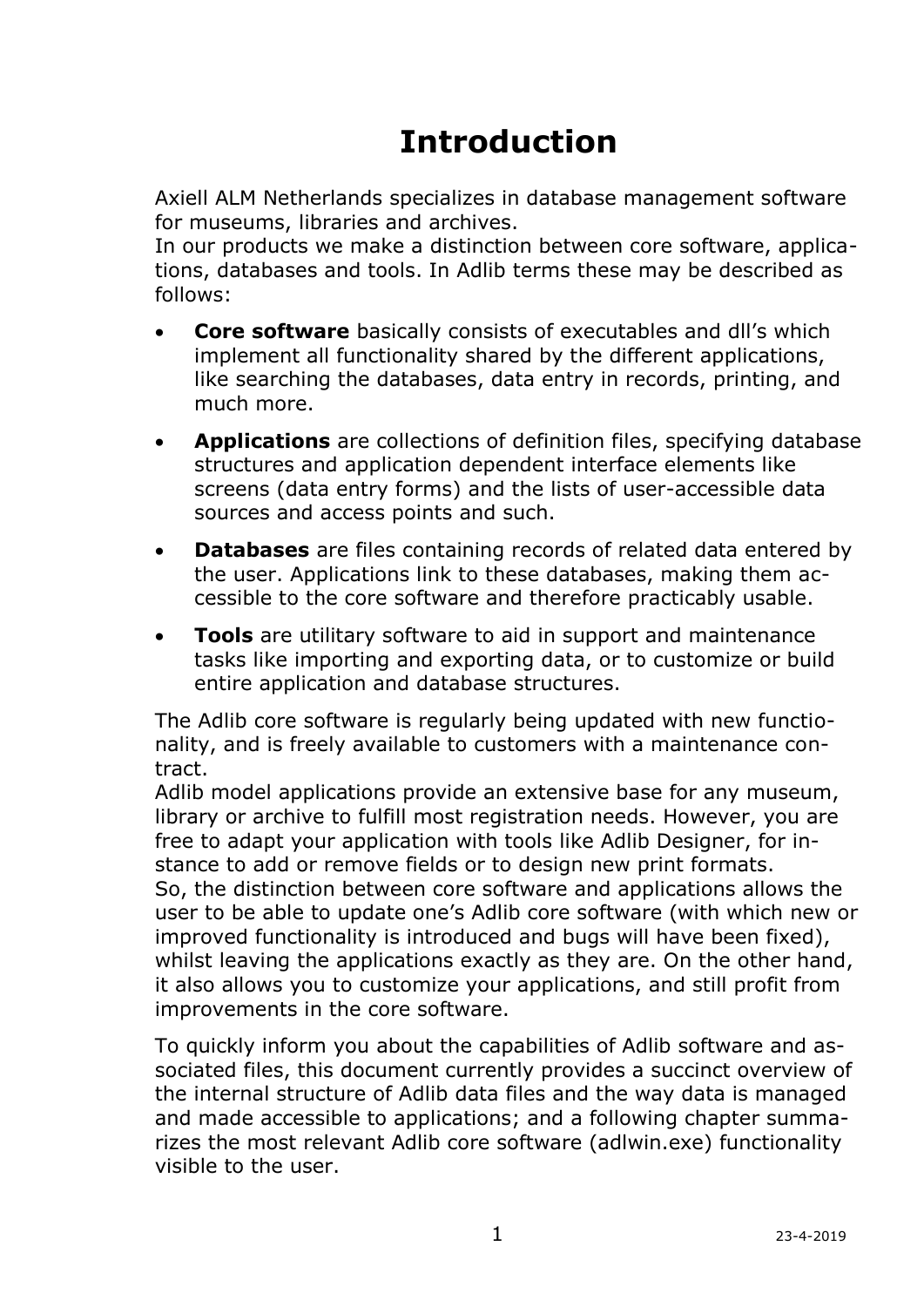Note that the actual implementation, operation and interface of this functionality is described in the appropriate manuals and in the Adlib Designer Help.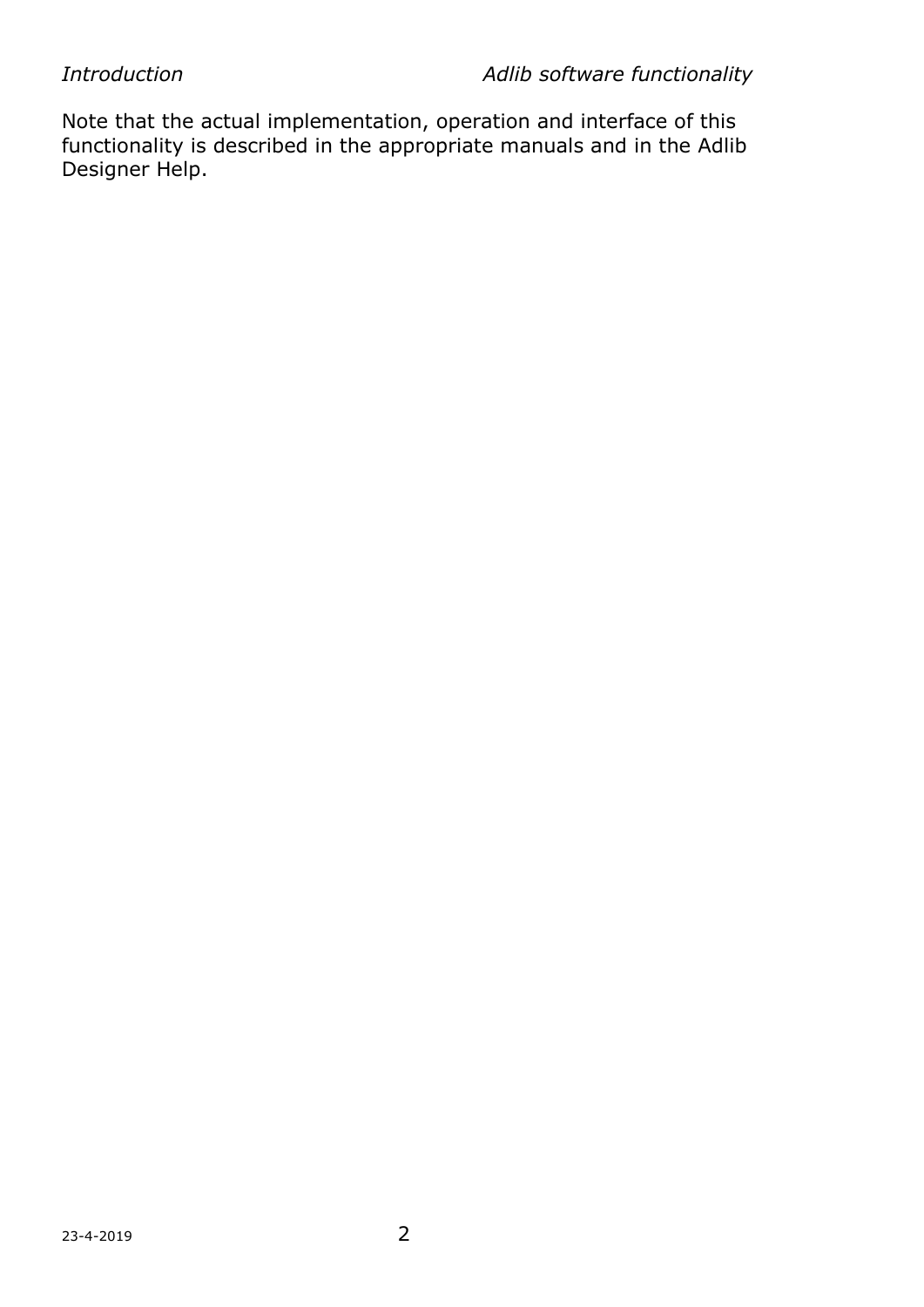# <span id="page-6-0"></span>**1 Data structures and accessibility**

# <span id="page-6-1"></span>**1.1 Data files**

Adlib software and applications accept databases in three different formats: the Adlib proprietary .CBF format, Adlib SQL Server format and Adlib Oracle format.

## <span id="page-6-2"></span>**1.1.1 Adlib CBF**

#### <span id="page-6-3"></span>◼ **Databases**

The Adlib proprietary .CBF file is a so-called flat file: a minimally structured collection of data records in Adlib format. Because it is a flat file, it doesn't contain structural information.

An Adlib .CBF database is the top-most physical data container, which contains topically related data records. So, Adlib applications always use multiple database files, e.g. one to store person and institution name records in, one to store museum object records in, one to store book and serial bibliographical data in, etc. All these databases are linked to each other in multiple and various ways. This setup ensures that there is no data redundancy in the databases. For instance, a person's name only needs to be registered once: all other databases in which this name if referred to, only a pointer (the linked record number) is saved, not the name data itself.

A database can be divided into virtual subfiles, known as datasets, defined by their maximum record number range. These are not separate physical files, only a subdivision of one database file. This allows the user to search subfiles separately, or to search a combination of subfiles. You can also screen off parts of a database from certain users by this division. Generally, datasets are used to group together records that logically belong together. For example, a library catalogue database can be divided into a books dataset, an articles dataset, a serials dataset, and an audio-visual materials dataset.

Each smallest piece of data is stored in so-called fields, in the database file. In the database, a field is identified by its unique tag, consisting of two characters.

Unlike (even minimally normalized) relational databases, Adlib databases allow for a variable number of field repetitions, so-called (field) occurrences. This makes it possible to register for instance, multiple authors of a book, multiple synonyms for object names, multiple checked in issue numbers of serials, etc. Each repetition will be stored in its own field instance. Repeatable fields occur often in Adlib model applications.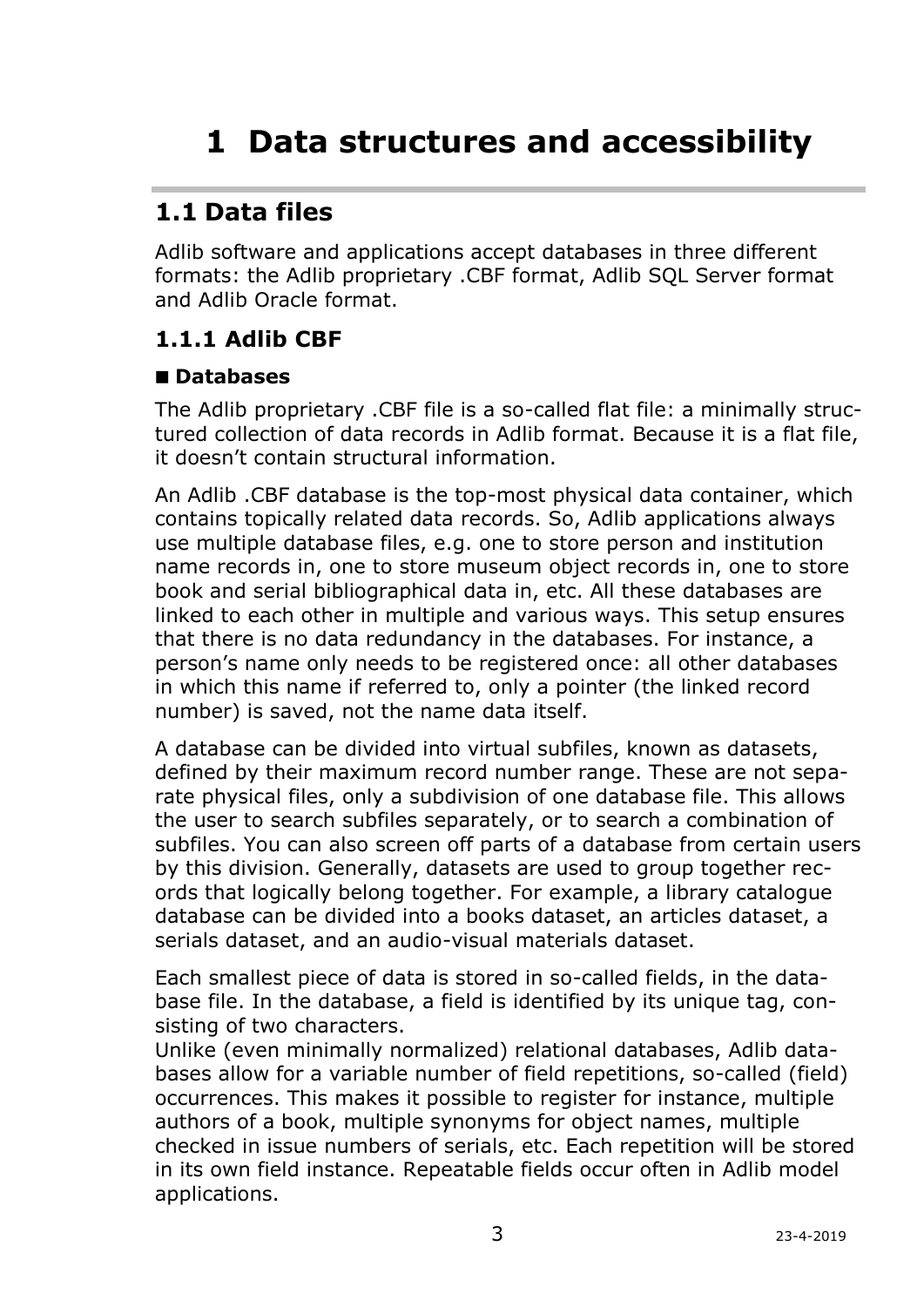#### <span id="page-7-0"></span>◼ **Indexes**

Fields which are often searched on, need indexes to speed up searching. Adlib indexes are 2-dimensional tables composed of "pages"\* which together hold either actual data (copied from a database for this purpose) or reference numbers to the original data in a linked database, both from one or more specific fields, plus the record number of the record in which the indexed value occurs, and possibly a so-called domain\*\* value as well. An indexed value appears as many times in the index as it occurs in the relevant field(s) in records. Each index is a separate file, and their contents is automatically kept up-to-date by the Adlib core software.

\* The subdivision of a table into pages is only meant to increase searching speed and limit memory use; when using an index you can ignore this subdivision.

\*\* Domains are used to more specifically describe a field value, usally field values from authority files; a name in a persons and institutions database, for example, may be a supplier name, an employee name, an author name, etc.: these name types are considered domains. Domains in indexes allow searching and input validation by name type or term type.

There are different types of indexes: term indexes contain whole, textual field values; integer indexes contain (record) numbers; free text indexes index long text fields and contain references to single words indexed in the *wordlist* index\*\*\*; date indexes contain dates (in one of several formats), and logical indexes contain single characters (indicating TRUE) and empty spaces (indicating FALSE).

There are two special indexes:

- The first is *priref*, which stands for "primary reference". Adlib uses this index to list all the record numbers  $($  = the primary references of each record) from your database together with the location of each record in the database file.
- \*\*\* Another special index is the *wordlist*. This index contains all words that "occur" in all free text indexes of all databases in an Adlib folder. Adlib uses this index to save memory when indexing words; thanks to this list, when compiling free text indexes, Adlib can suffice with referring to a serial number in the wordlist instead of including whole words. So only the wordlist index contains the actual words, the free text indexes refer only to the wordlist. This process takes place behind the scenes, so you don't need to take it into account when setting up free text indexes.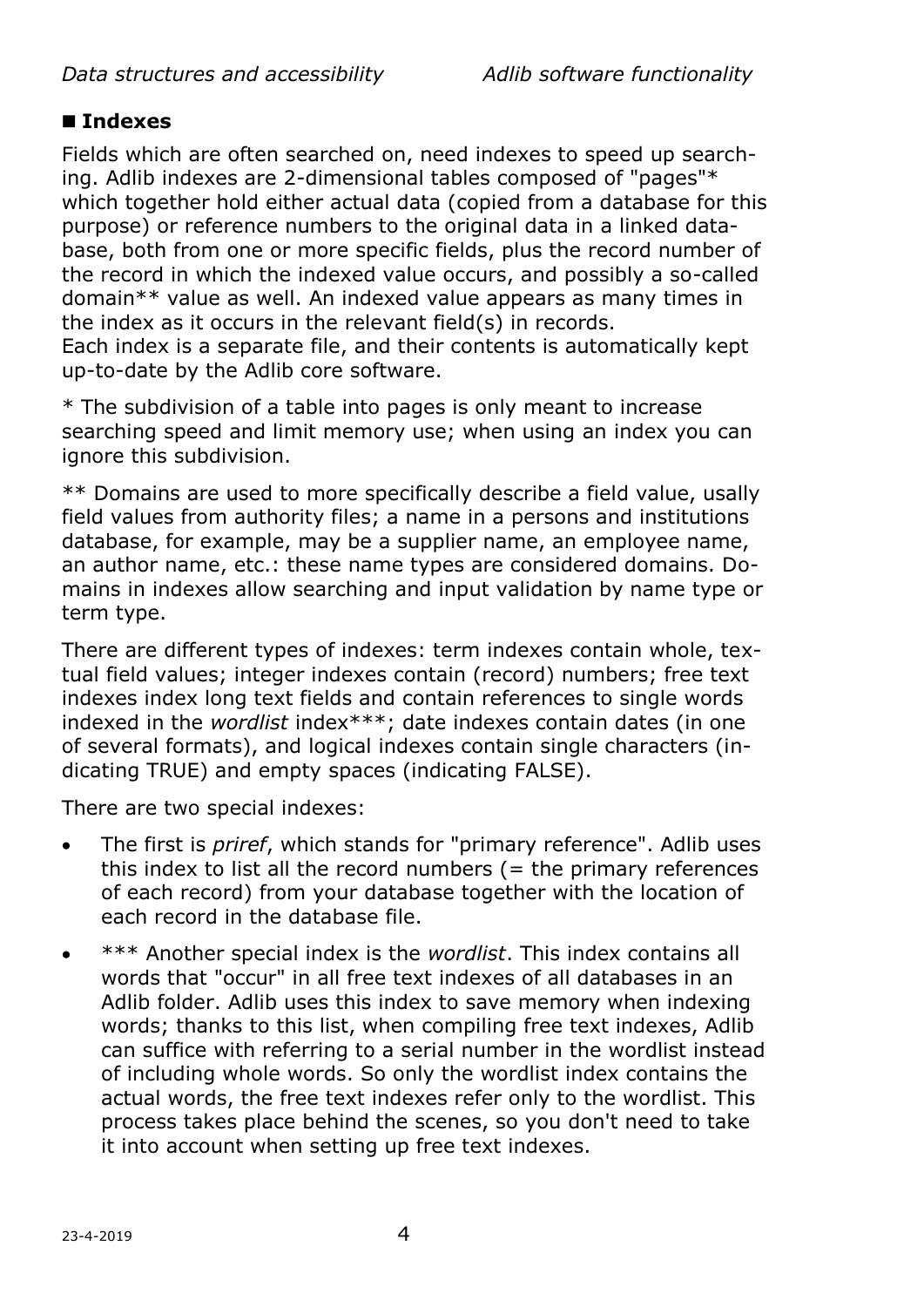### <span id="page-8-0"></span>◼ **Supplementary data-related files**

Other physical files which contain data-related information, are .*lck* (record lock) files which contain record numbers of current locked (already in edit mode) records, .*ptr* (pointer) files which contain record numbers of a user-selected and saved record seletion and/or Adlib search statements saved by the user, and .*cnt* (count) files contain the most recently assigned values relevant for autonumbering fields. Each file pertains to one database.

# <span id="page-8-1"></span>**1.1.2 Data relations**

A defining characteristic for databases is the way in which data relates to other data. Relevant aspects of Adlib databases are the following:

#### <span id="page-8-2"></span>◼ **Linked fields**

Linked fields are fields containing information from a different database. The Adlib core software retrieves the linked data from a specified database and places it in standard database fields. That means this data can be processed on detailed display screens in the same way as data in standard fields. If the retrieved data is displayed in fields that can be modified by the user, then Adlib can write the modified data back to the linked file if specified so.

The database in which Adlib must search for data is referred to as the linked file. The current database, to which data is linked, is referred to as the primary file.

So for a link there is a tag in the primary file, which will contain the key data (e.g. a person's name) that a user fills in. This is called the linked field (even though it is located in the primary file). Adlib will use this key data to search the linked file for related or substitutional data, via an index.

The user may also be allowed to modify key data in the linked file, and have Adlib automatically adopt the modification for each reference in the primary file. For this, it must be known in the primary file in which record in the linked file the linked data is located. To this end, a socalled link reference field (a forward reference) has been defined for the linked field in the primary file, in which Adlib specifies the record number of the linked record. (If there is no link reference field, linked fields only hold key data, and are not automatically updated if the user changes that key data in the linked file: the linked information occurs both in the primary file and the linked file.) Once the link has been made, the user can edit the key data in the linked file and automatically "update" the linked field to this record, in all primary records.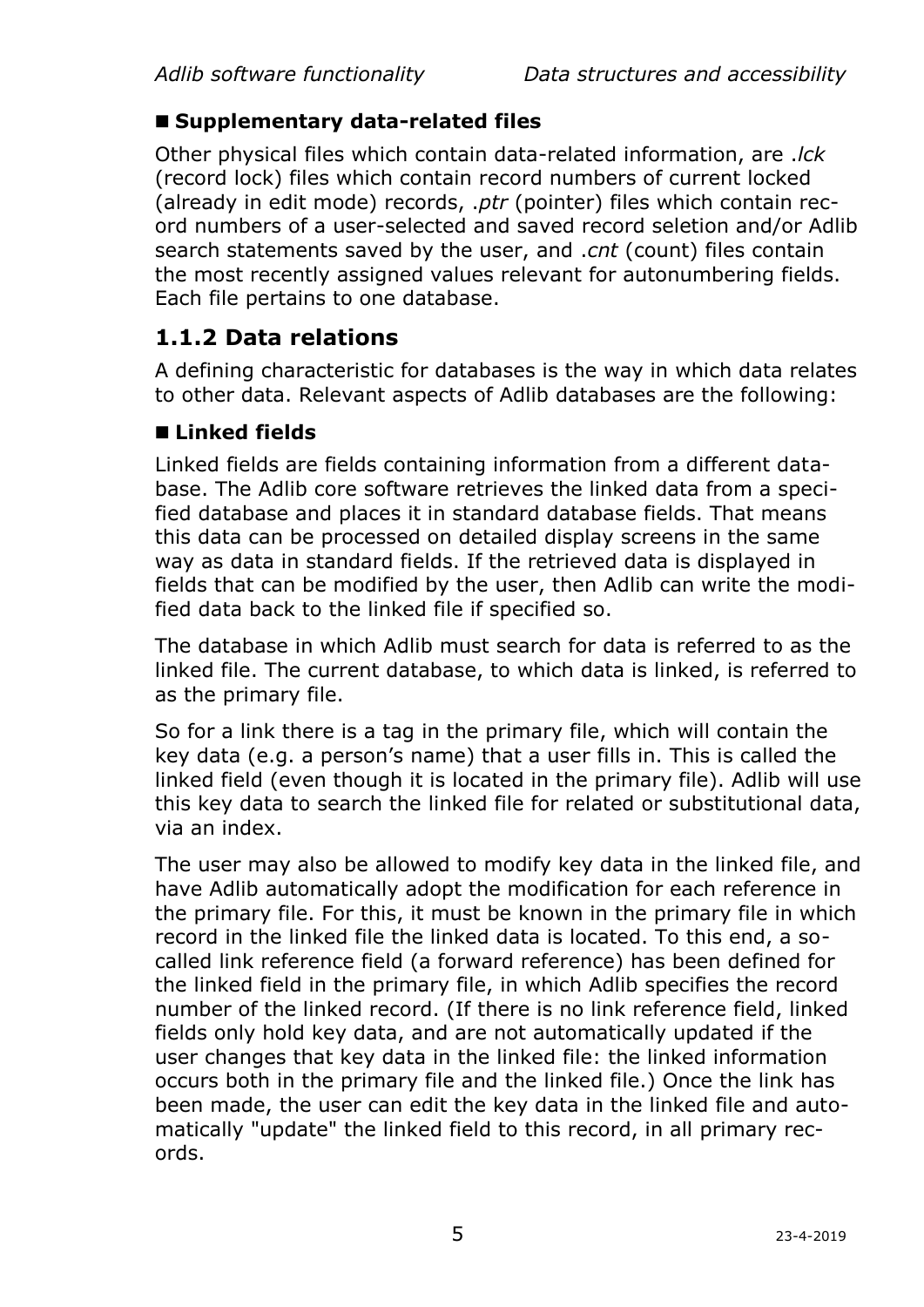To avoid data redundancy, most linked fields in Adlib databases are linked on reference.

#### <span id="page-9-0"></span>◼ **Internal links**

Internal links define hierarchical relations between terms in one and the same database, usually an authority file like the *Thesaurus* or *Persons and institutions*.

Internal links are typically used for searching and validating terms entered in linked fields in a primary database, making it possible to automatically have non-preferred terms substituted by preferred terms, to always use the right spelling when entering existing keywords, and to search for narrower, broader, and equivalent terms. In the authority files themselves the internal links are used to automatically create the correct reciprocal (mirrored) records when the user defines a hierarchical relation in one term record, and to validate new terms against earlier saved terms to make sure your authority files won't get corrupted.

The *Term* field in the *Thesaurus* and the *Name* field in the *Persons and institutions* database that hold the main keywords in authority records are not linked fields, but normal fields. All the other relational fields in such a database are linked fields, linked to the term or name field.

Instead of normal internal links, a database may have internal links on reference. This is necessary when terms or names in an authority file are not unique. An internal link on reference only stores the record number of the linked record in a link reference tag (the forward reference of an internally linked field), and fills the linked field with a value from the linked term or name record only when the user opens or uses an authority record with such a linked field, or exports it; but each term appears only once in the authority file, which saves you space on your hard disk.

#### <span id="page-9-1"></span>◼ **Reverse links**

Reverse links (also called backward references) are a general implementation of many-to-many relationships between records. Reverse links are implemented if databases that are linked to each other by means of linked fields with a link reference, need to update each other when in records linked terms are filled in, edited or removed, for instance when adding or removing a record, or when editing, adding or deleting a keyword in either database.

A reverse link is specified in both databases that are linked to each other. A reverse link can only be provided in a database if there exists a link reference tag for the field linked to in the other database, and if there is an index on that link reference field; and the tag provided for a reverse link in one database must be exactly the same as the link reference tag of the field linked to in the other database. So, a reverse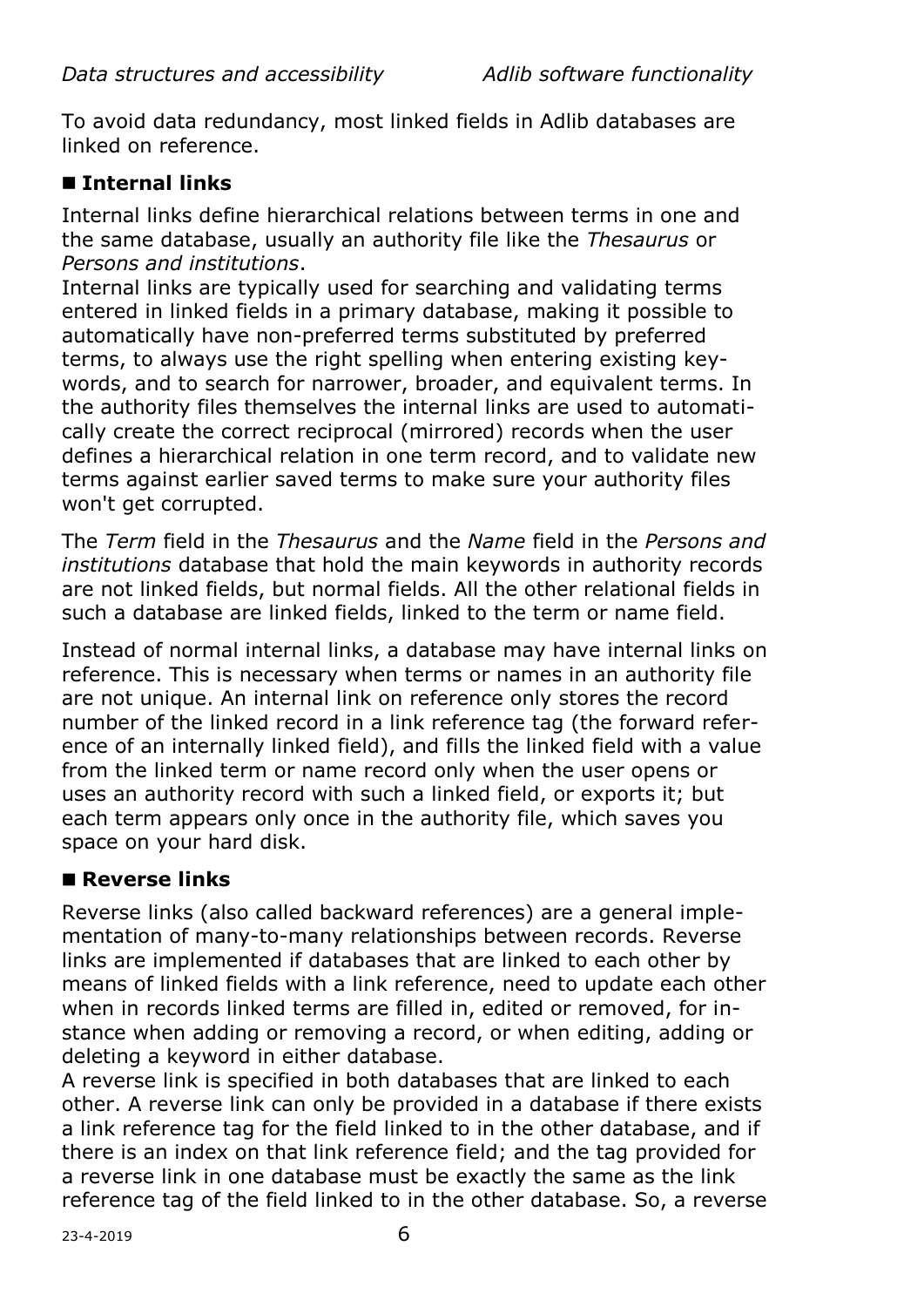link points to the link reference tag of the field linked to, so that the record number of the record from which is linked is stored in (an occurrence of) the link reference tag of the linked record in the other database.

## <span id="page-10-0"></span>◼ **Feedback links**

If changes in authority records, like making a preferred term in the *Thesaurus* a non-preferred term, or like deleting a name in *Persons and institutions*, need to automatically update all records in other databases that are linked to the concerning term or name, then feedback links are needed.

Feedback links are references in an authority file definition, to databases that link to this authority file. The difference with reverse links is that feedback links are used in files that have no linked fields to other databases. Typically, in Adlib applications this would apply to the *Thesaurus* and *Persons and institutions*: catalogues and other primary databases have linked fields to these authority files to validate the input of terms or names, but there are no fields in those authority files that are linked to the catalogues, because usually it is not needed to include data from catalogues in the authority records. In most existing Adlib applications, feedback links are not being used.

#### <span id="page-10-1"></span>◼ **Domains**

So-called domains are used to validate data by logical subsets within a thesaurus that physically only consists of one dataset. Such subsets are known as domains. The advantage of domains is that in one authority file (like a thesaurus) many types of terms can be stored, while terms are validated against specific domains.

In the authority file structure there is no association between a term or name and its domain: both fields merely occur in the same record. Only in an index on these terms this association can exist because of the domain field. In such an index, the term field value will be stored with its domain name as:  $domain::key$ .

A single term in a thesaurus or other authority file may be a member of multiple domains. For example, a person's name can be a writer, a customer, and a publisher. In the term index on this field, each entered domain:: key combination will be present separately.

# <span id="page-10-2"></span>**1.1.3 Adlib SQL Server and Adlib Oracle**

Microsoft SQL Server and Oracle represent relational databases. A relational database consists of a collection of tables with in them usually a (very) limited number of field columns.

Field occurrences (field repetitions) that occur often in an Adlib .CBF file, have no similar equivalent in even a minimally normalized relational database.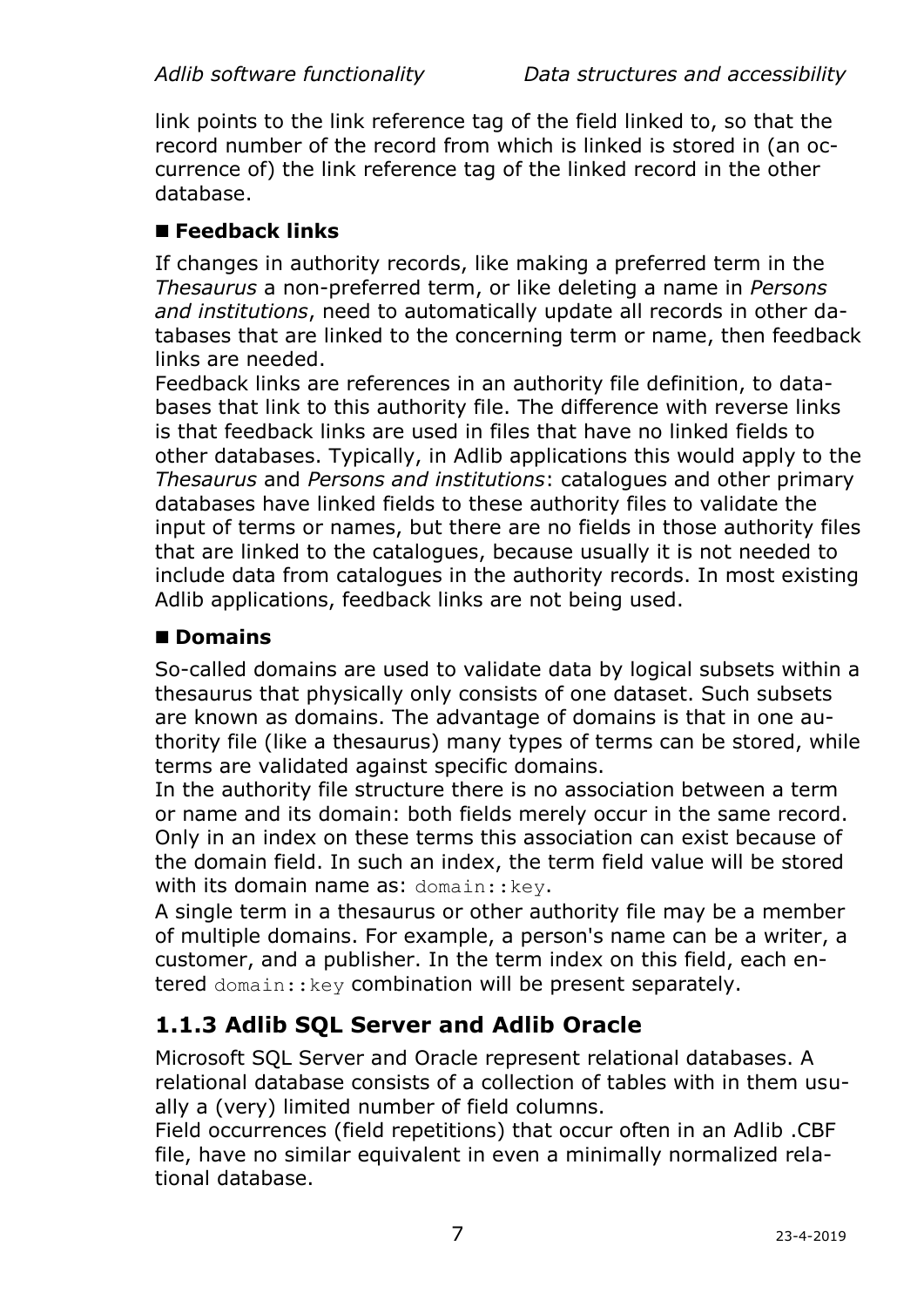The joining of Adlib and SQL technologies has led to the possibility to approach (Adlib specific) relational databases in standard Adlib software. After all, we want to keep using largely the same software, the same user interface and the same maintenance programs (like Adlib Designer), whilst we do want to offer our customers the advantages of SQL Server or Oracle but not the disadvantages.

Adlib SQL Server and Adlib Oracle databases are therefore always converted .CBF files (the Adlib proprietary database format), in which all original information and data is preserved. After that conversion, the Adlib databases will have been converted to as many tables in one relational database. Also, each index file, wordlist, pointer file, lock file and count file will have received its own table. For the conversion to the new format, pointer files are structured into XML, which allows for greater exchangeability, and better readability at table level. A whole data record in a .CBF file will have been inserted into one table cell as an XML document, accompanied by the record number in another column. This XML document is hexadecimally encoded though\*, since in table cells (in SQL Server 2000) only printable characters may occur.

(\* In upcoming versions of Adlib, for use with SQL Server 2005, these XML documents will no longer be hexadecimally encoded.) Note that with the storage as a hexadecimally encoded XML document the records won't be less quickly retrievable, because fast searching of records still takes place with the aid of indexes.

In an Adlib SQL Server or Oracle database, the name of a table indicates its contents. A single name like *collect*, is a former Adlib database. A double name, in the format *databasename\_indexname*, indicates an individual index. If the second half of such a double name literally reads "*pointerfiles*", then it concerns a table in which the pointer files for the relevant SQL main table (ex-Adlib database) are stored.

So, in an SQL database the contents of a record are saved in one field. The record contents in this field are structured in XML, but may not be readable as such. The priref, the creation date and modification date are in separate columns, but are also attributes of the XML *<record>* element (the latter is convenient for a possible export of XML records), namely as follows:

```
<record priref="nnnn" creation="yyyy-mm-ddThh:mm:ss" modi-
fication="yyyy-mm-ddThh:mm:ss">
```

```
 <field tag="tt" occ="nn">data for field</field>
    <field>.....</field>
     ....
</record>
```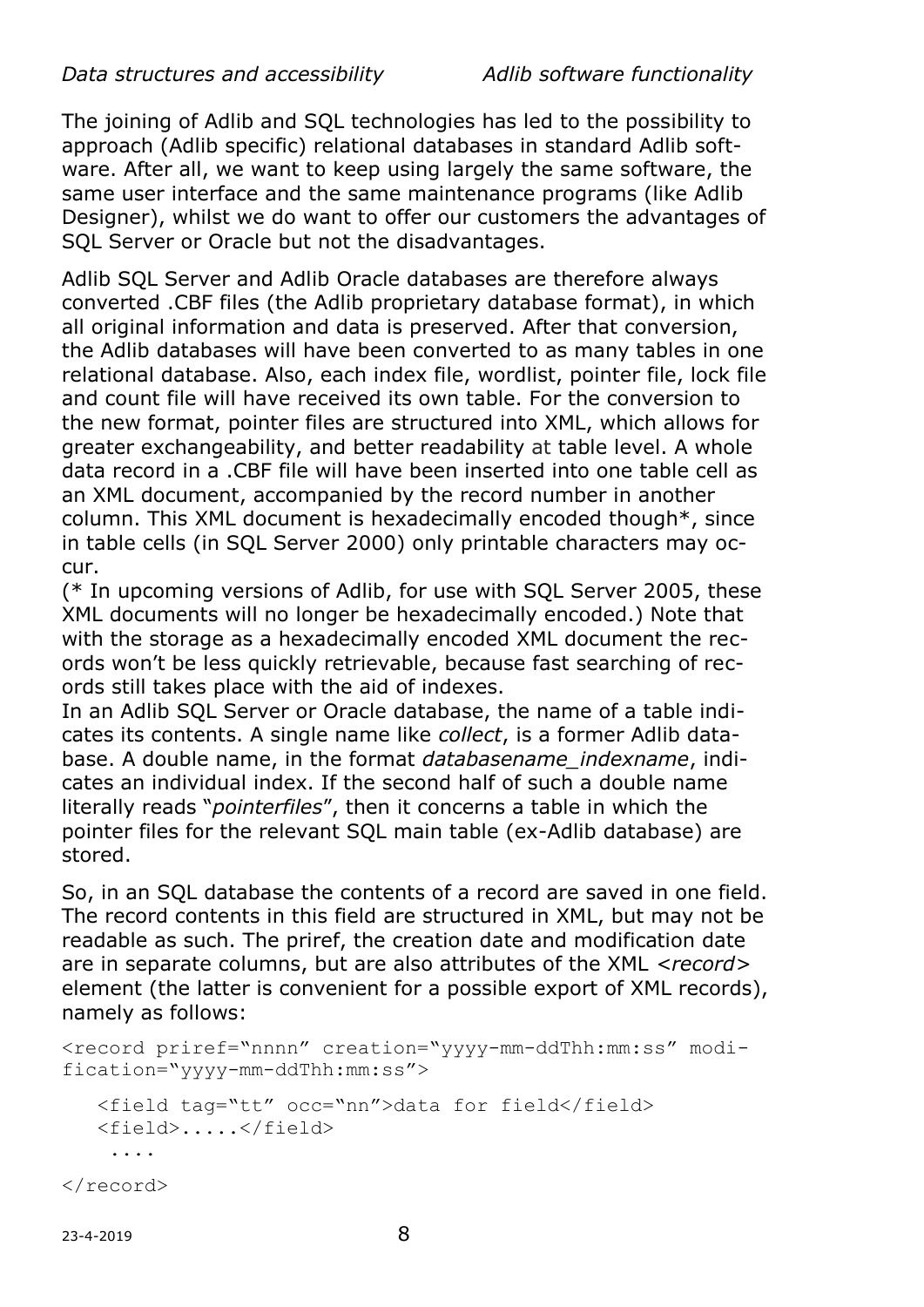An index table only has two columns: *priref* and *term*. Per index key there is one row in such a table. The *term* field contains the key on which you can search (although the *term* field may contain linked record numbers).

Special tables are *recordlocks* and *<database table>*.pointerfiles:

- There is one *recordlocks* table for the entire SQL database. Each row in this table describes one record lock: the lock id, the name of the database table to which the lock applies, the record number of the locked record, and the time of locking.
- Per database table there is one *pointerfiles* table. Each pointer file in it is described in its own row of the table. The available columns are: *owner* (maker of the pointer file), *title*, *number*, *selectionstatement* (the search statement or selection), *hitcount* (number of results), *modification* (date on which the pointer file result was updated last), and *data* (contains this pointer file as an XML document).

Because of the conversion of Adlib .CBF records to XML documents, the extendibility of XML has been utilized to allow Adlib database fields to become multi-lingual here. Underneath an XML field occurrence node, language nodes may occur to contain translated values for this field occurrence.

# <span id="page-12-0"></span>**1.2 Structure files**

Adlib proprietary application, screen and database structure files specify application-specific GUI's (graphical user-interfaces) and define the structure, links, internal procedures, and limits of the physical data files: they specify the characteristics of every single variable Adlib object, from individual fields, access points, databases, screen layout, user access rights, internal procedures, to available print formats and much more.

These files are readable only to Adlib core software\*, and can be edited or created only in Adlib tools like Adlib Designer. See the Designer Help for complete documentation about all options and settings.

> \* There *is* one way to generate complete XML documentation of all structure files though, via the *Documentation* options in Designer (and moving the relevant stylesheets in the installation first). This would allow third-party software to have readaccess to all settings in the structure files.

Functionality that is not offered by the multitude of options in these structure files, can possibly be added by writing programs in Adlib's own programming language ADAPL. Such programs, called adapls, can be associated with other Adlib objects to perform data manipulation,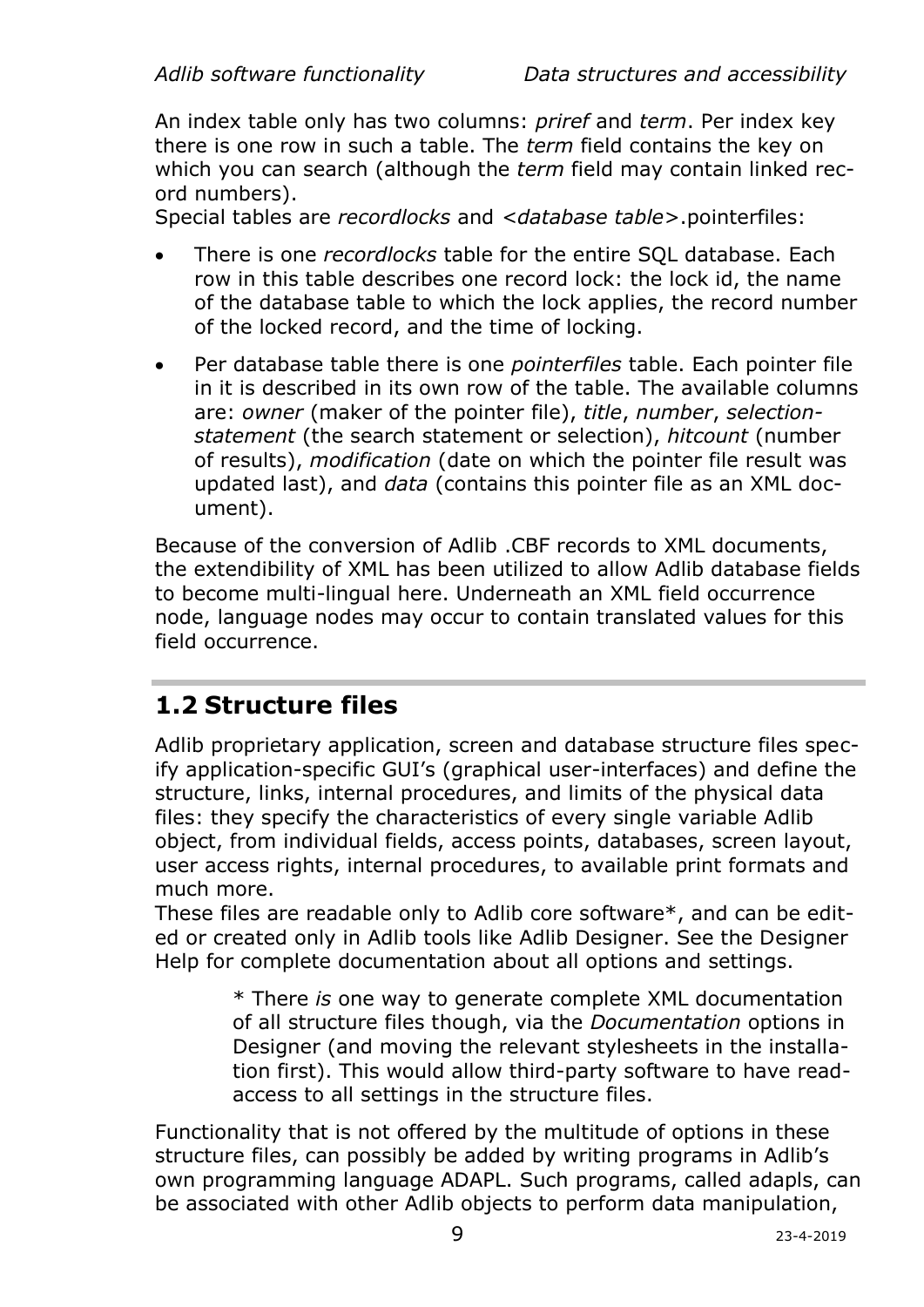validation and/or to create additional print formats. For more information, again see the Designer Help.

Application structures are specified in .PBK files, screens (data forms) in .fmt files, and database structures in .INF files. These structure files apply to all three database formats, and only a few settings in these files will need to change when preparing an application for Adlib SQL Server or Adlib Oracle databases; structure files always remain physically separate from the database files.

The Adlib core software applies these physical structure files to build and display an interface in which data can be presented or entered in a very user-friendly way, and to access and manage all the physical data files in the background. The user won't notice any difference between database formats (except for an indication in the status bar).

# <span id="page-13-0"></span>**1.3 Accessing Adlib databases**

Depending on the database format used, there are different ways in which Adlib databases can be accessed:

- CBF databases are of course best accessed using Adlib software. Adlib model applications are run by the adlwin or adloan executables, which together operate as stand-alone systems or as distributed systems through a local network: databases may reside on a server, while the applications run on desktops. CBF databases can be accessed (for retrieval as well as input) through the internet too, by means of the Adlib wwwopac executable and a web application, for instance an Adlib Internet Server web application, but custom web applications can be built as well. Moreover, there are some standard techniques available for retrieving data, like OAI (Open Archives Initiative) and SRW/SRU (Search/Retrieve Web service).
- Adlib SQL Server and Adlib Oracle databases are also best accessed (for retrieval as well as input) using Adlib software, either in a local network or via the internet. However, SQL Server and Oracle being third party technology, they can be accessed in the multitude of ways those systems can be accessed in general. But, as explained above, Adlib SQL Server and Adlib Oracle databases are differently structured from typical relational databases, and for data entry and editing it is simply necessary to have software that knows how to read Adlib structure files and apply them. We strongly advice against making manual changes to data in one of these database types, as would be possible using third party software. So, without using Adlib software, data *retrieval* would be the only real access option.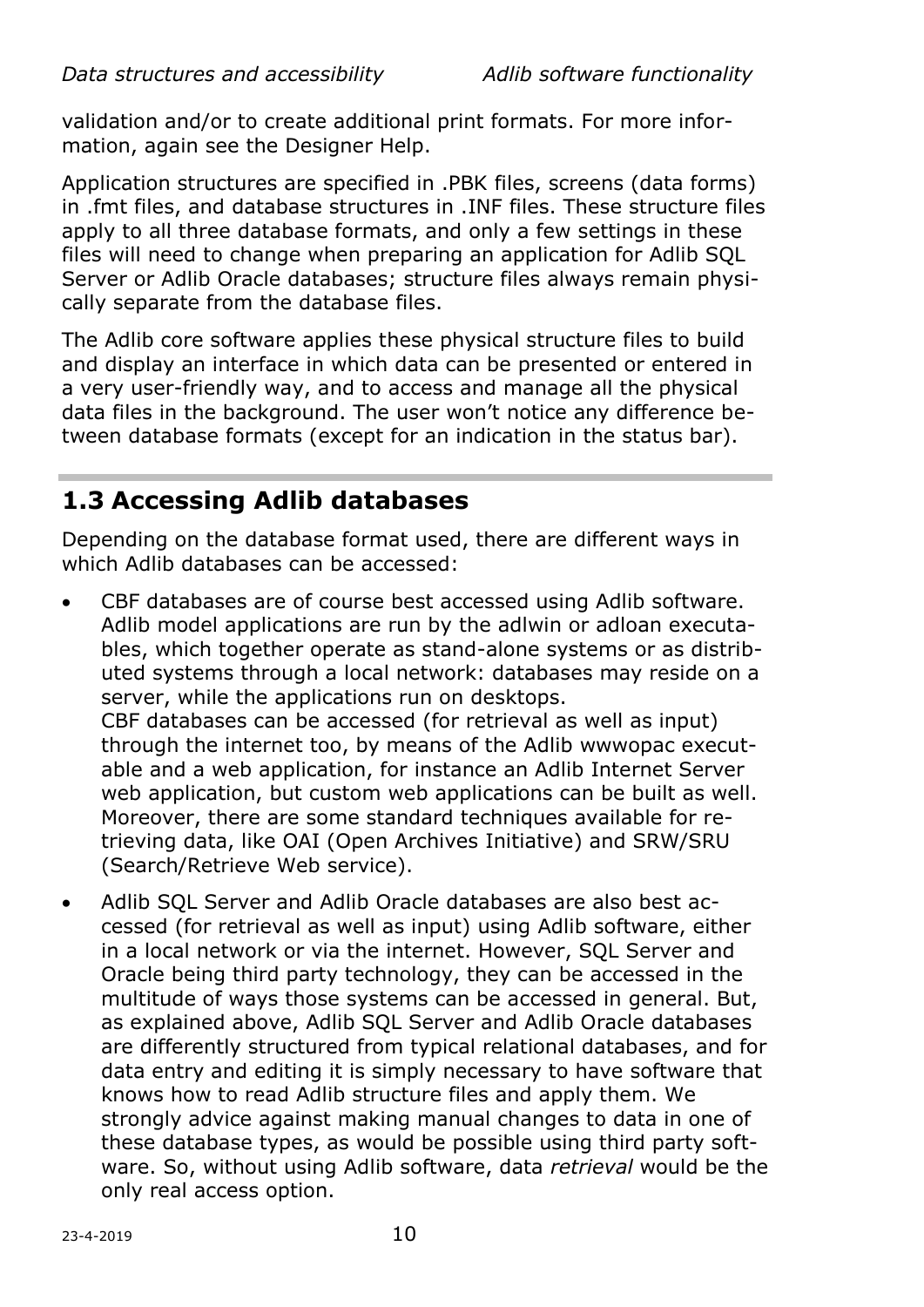# <span id="page-14-0"></span>**1.3.1 Retrieval and presentation of data**

When using Adlib software, retrieval of data records is simple because of the user-friendly GUI. A minimum of knowledge about the structure of the accessed databases is required to find records. Being able to select a database from a list, and entering a value the user is looking for in a certain field, is enough. However, extensive combined queries in Adlib's own search language may also be utilized. Although this language will look familiar instantly to programmers, it is not nearly as complex as SQL (Structured Query Language, the default interface for relational databases), because in an Adlib search statement you never need to express the links between data.

However, if you are going to uses third-party software and SQL to search Adlib SQL Server or Adlib Oracle database, you need to know in detail how Adlib uses indexes to retrieve records normally:

- When a *Record number* access point (index) is searched, just the *priref* index is used to find a record number and the location of the record in the database.
- When a term-indexed field is searched, e.g. through an access point, Adlib first looks up the search key in the relevant field index to retrieve the record number(s) of the records in which the value occurs. Then those record numbers will be looked up in the priref index to find the actual locations of the records.
- When an index on a link reference field is searched, e.g. through an access point or when validating input for a linked field, there are three indexes to take into account. In the linked database there is a term index on the relevant field, which holds the actual keys (terms or names) and their record number in that database. Adlib uses the database definitions to find out about this index and then uses it to search for the search key and retrieve the accompanying record number.

Now, for the current database there is an index which lists the record numbers of the mentioned linked terms or names (since a field linked by reference stores only the linked record number of the term it displays), accompanied by the (local) record numbers of the records in the current database in which the relevant field(s) link to said term or name. Adlib uses this index and the retrieved linked record number to find the relevant local record numbers.

Then finally, the locations of those local record numbers are available through the priref index.

Note that in an Adlib SQL database the priref index is not applied: the local record number is enough to directly locate the actual record in the table.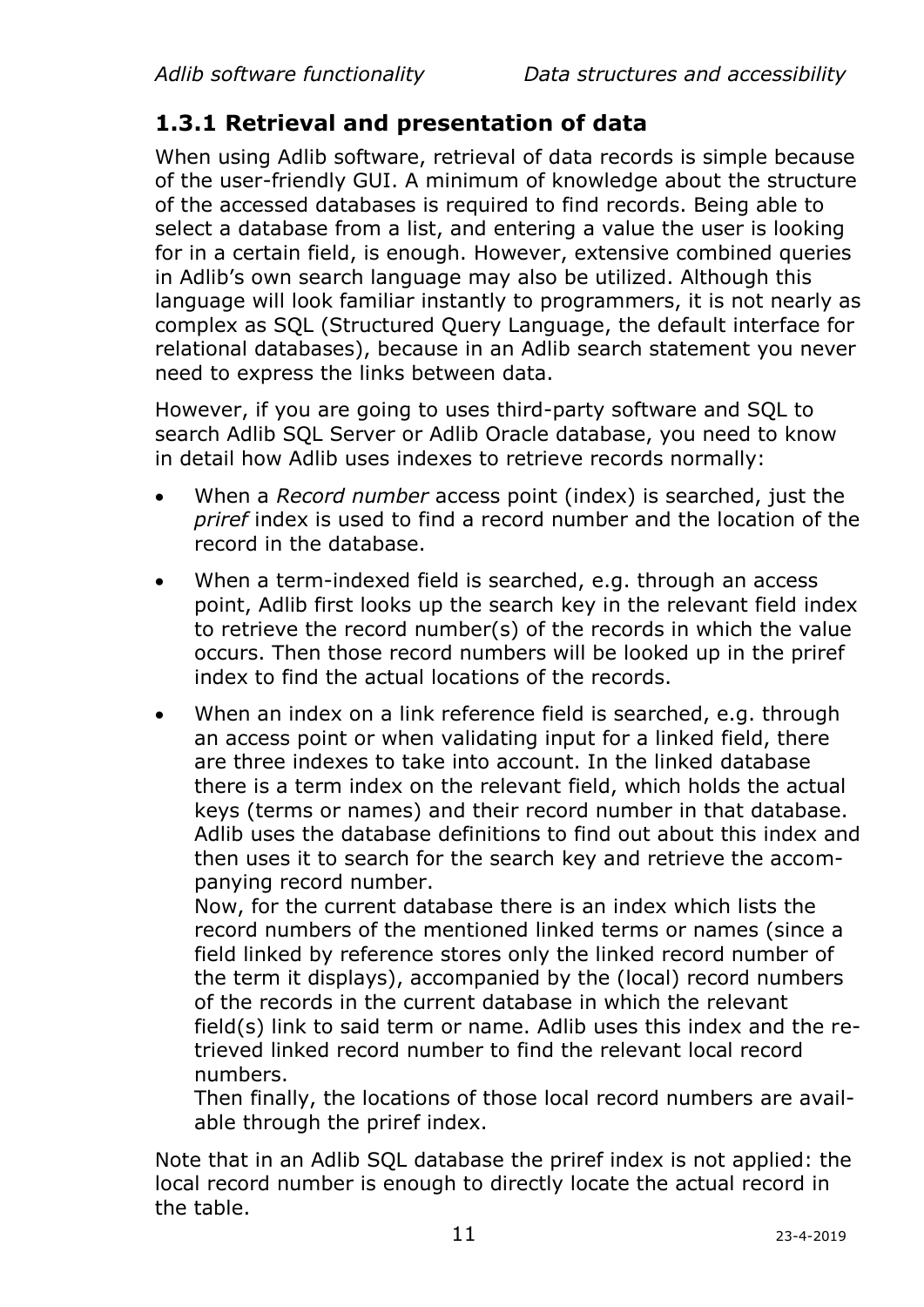With SQL and/or the Microsoft SQL Server Enterprise Manager, for an Adlib SQL Server database, or the Oracle Enterprise Manager Console for an Adlib Oracle database, you will be able to search index tables and word lists (for instance for integrity checks and possibly repairs), but not the records themselves currently because they are hexadecimally encoded, as mentioned earlier.

In the SQL Server Enterprise Manager for instance, you can open a table and through the right-click pop-up menu *Return all rows* (to retrieve all records or index key words), *Return top…* (retrieves the number of rows that you specify), or *Query* (to enter an SQL query).

Each row in a main table contains one record. The *priref* column contains the record number, *creation* the creation date and *modification* the last modification date of the record. The *data* column contains the hexadecimally (indicated by 0x) encoded records in their entirety. (Note that in the SQL Server Enterprise Manager the *data* column only indicates that its content is binary, and doesn't display the actual contents like in the SQL Express Manager 2005, for example.) In principle you can (programmatically) convert the complete hexadecimal string to ASCII. Every two alphanumerical characters in here represent one ASCII character. *3C* for example, is equal to decimal 60, and the 60th ASCII character is "<", the start of an XML tag. And hex *72* for instance, translates to "r". So every XML record starts with *<record*…

Thus, should you desire to build your own application as the interface for this data, instead of just using your Adlib applications, then you can translate every retrieved record to XML and process it further easily. To be able to actually find certain records, prior to any translation to XML, you will have to use the indexes which exist for many fields.

The presentation of retrieved data through Adlib software in its own GUI is fixed (although editable) in Adlib application and screen structure files. These specify per data source which fields are displayed in search result record lists or on individual screen tabs in detailed display of a record.

The presentation of data output to Microsoft Word documents or to the printer is highly flexible and more easily controlable by the user. As can be read in the next chapter, there are several ways to create output formats, even by users themselves. A great number of often used output formats comes standard with Adlib though.

The presentation of retrieved Adlib SQL Server or Adlib Oracle data through third-party software (on screen or in print) is usually programmers work, since SQL is required to create views or reports and programming skills are needed to create procedures to further process the result.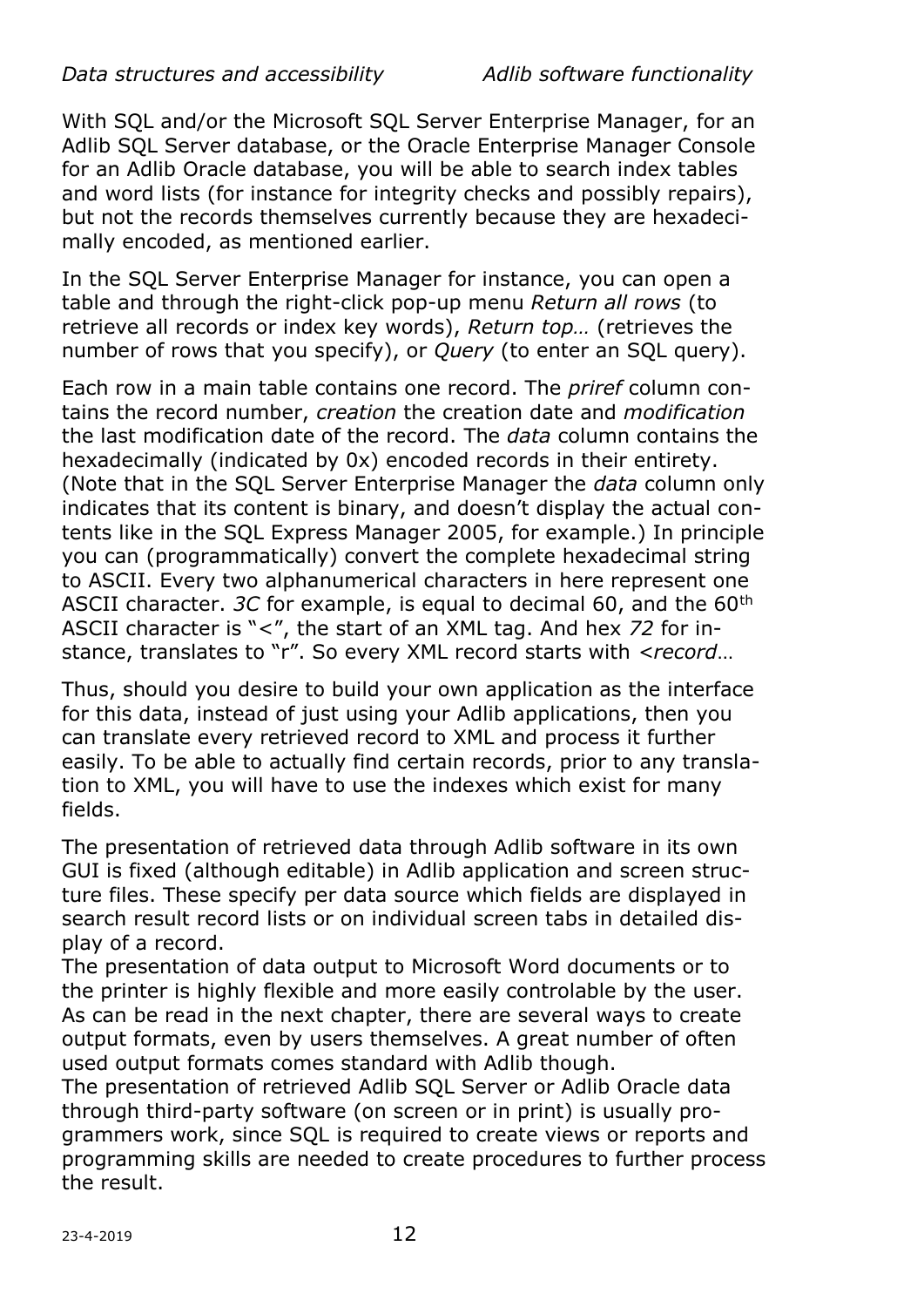# <span id="page-16-0"></span>**2 Core software functionality**

# <span id="page-16-1"></span>**2.1 Functionality in adlwin.exe-based applications**

The so-called *adlwin* executable file provides the functionality shared by the following applications/modules, which can be purchased separately and/or in different combinations:

- Adlib Museum;
- Adlib Library;
- Adlib Archive;
- Adlib Serials;
- Adlib Library Acquisitions;
- Adlib Library Loans Management;
- Adlib Library OPAC;
- Adlib Museum OPAC;
- Adlib Museum Reproduction Orders.

# <span id="page-16-2"></span>**2.1.1 Searching**

There are three ways of searching:

- The *Search wizard* is an easy way of searching for data. Step-bystep the user is first asked to choose a data source from a list, then to select an access point (an index on a field) in a list, and subsequently to type a value to search on. (Numbers and dates are searched by range, and thus require two values.) From a list of found index values, the user must then choose one or all keys to search records with.
- Search forms (called *Query by forms*) are a more extensive way to search for records, and is available only for selected data sources. The user is presented with an empty data form which holds a number of often searched-on fields: this form allows you to enter search values in one or more fields and perform a combined search with them.
- The *Expert search system* provides the possibility to use a powerful query language to enter custom search statements. This allows you to quickly execute complex, Boolean combined searches, using any field in the data dictionary.

#### <span id="page-16-3"></span>■ **Truncation**

Depending on the search method, search values may be (right) truncated implicitly or explicitly, and depending on the index definition there is the possible alternative of left truncation as well. (A truncated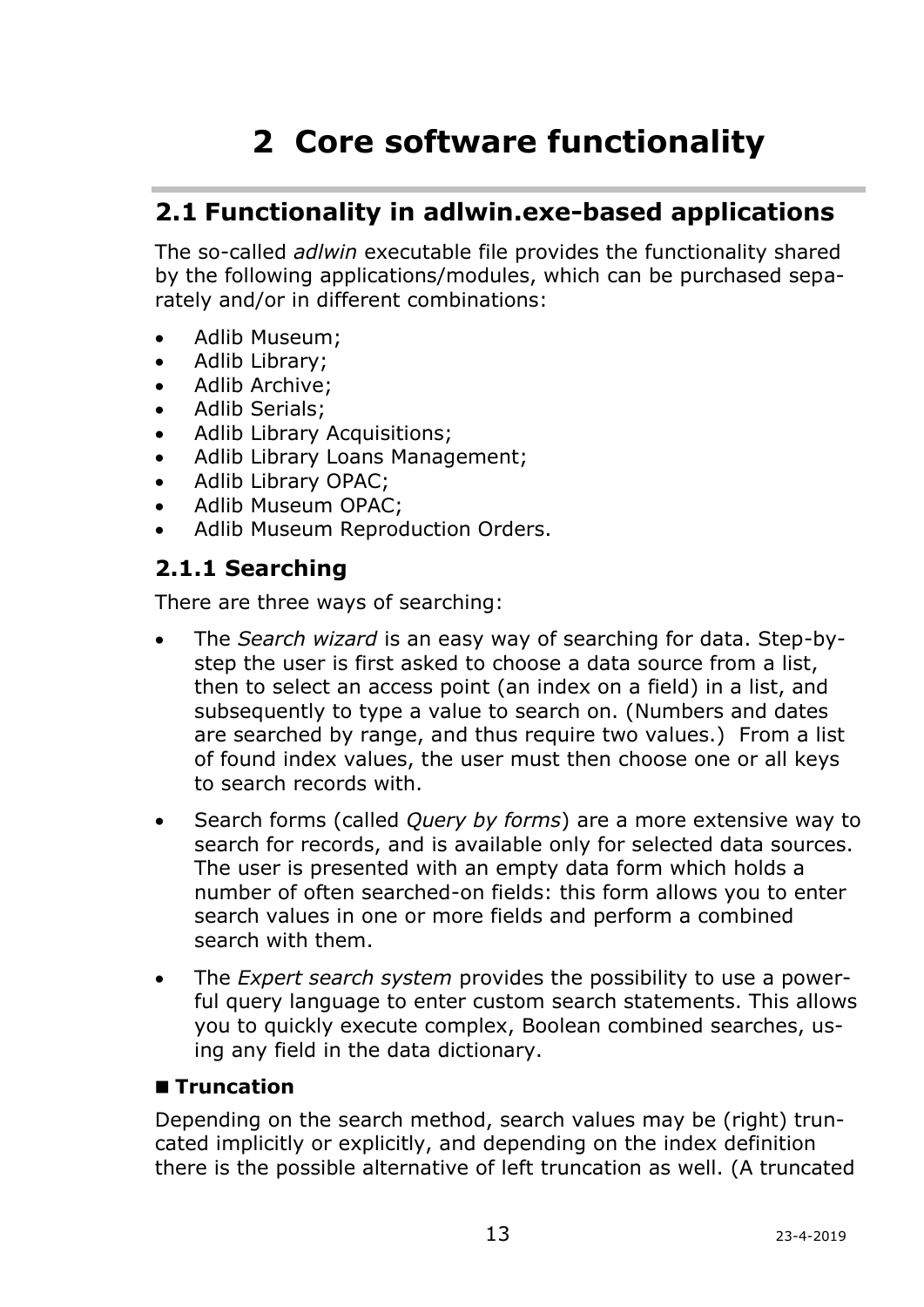search is a search on a part of a word, to find all terms containing that partial word.)

#### <span id="page-17-0"></span>◼ **Term substitution**

If you use an access point that is linked to an authority file (such as the thesaurus), you may have used a non-preferred term as the search key. Adlib will replace your search key with the associated preferred term from the authority file, and search on it, instead of on the key you entered.

Hierarchically equivalent terms for search keys will automatically be included in the search.

#### <span id="page-17-1"></span>■ Generic searching

From a list of found keys in the *Search wizard*, you can perform a generic search, being a search on any narrower keys as well.

#### <span id="page-17-2"></span>■ **Boolean combining**

The result of a search, or single search statements in the *Expert search system*, can be combined with a new search or other single search statements to further limit or expand the search result. This can be done using any of the following Boolean operators:

- **AND**: both conditions must be met.
- **OR**: at least one of both conditions must be met.
- **AND NOT (NAND)**: the first condition must be met, while the second is not.
- **WHEN**: both conditions must be met in the same occurrence (a repeatable instance) of a field group.
- **WHEN NOT**: the first condition must be met, while the second is not, when applied to the same occurrence of a field group.

Multiple combined search statements can be nested using brackets, also determining the order in which they must be executed.

#### <span id="page-17-3"></span>■ **Relational operators**

Relational operators available in the *Expert search system* are (descriptional):

- **equals**: search a field for values matching the search value(s) (strings, terms, dates or numerical values), or partly matching if the search value is truncated.
- **greater than**: search a field for numbers or dates greater than the search value.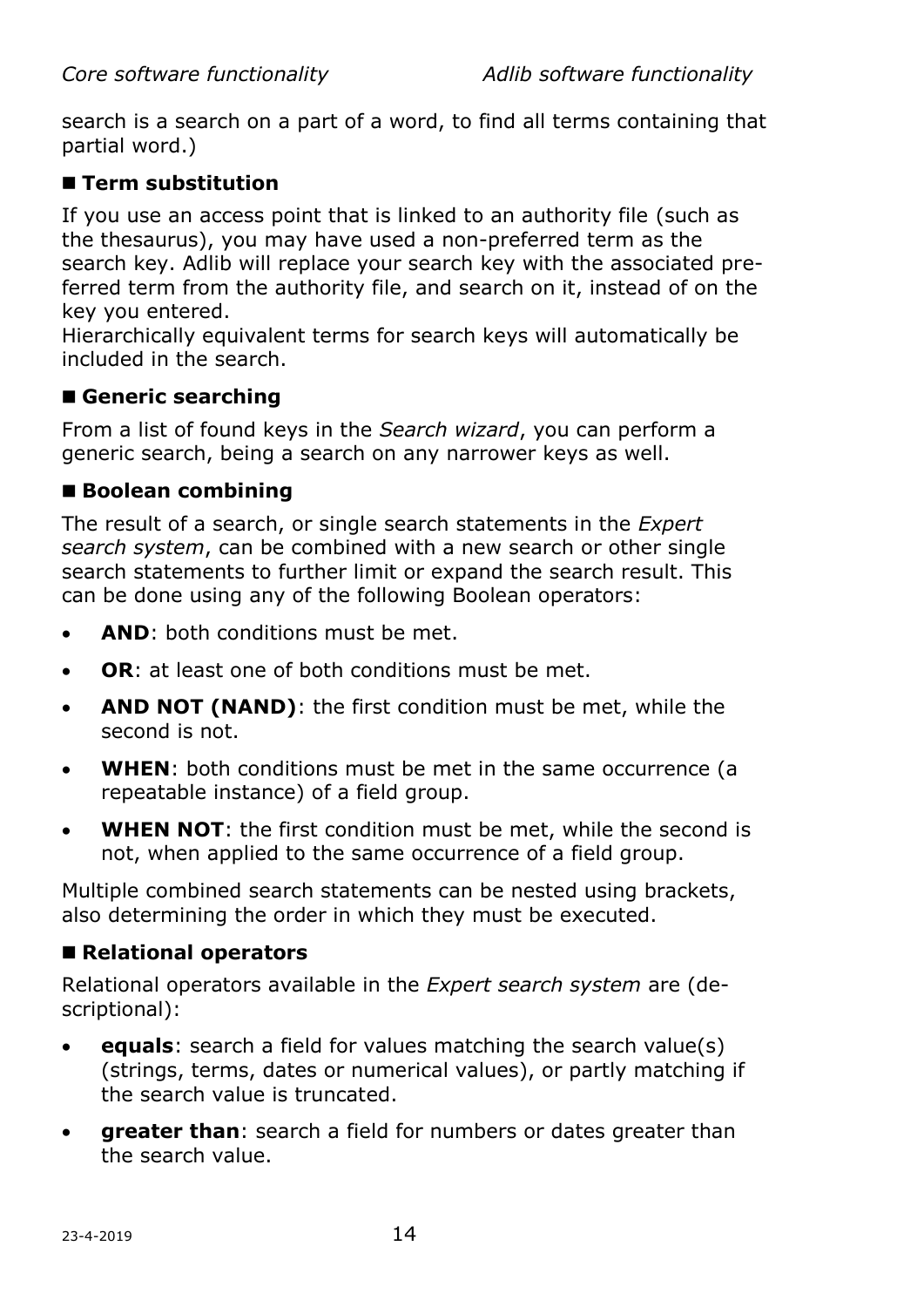- **greater than or equal to**: search a field for numbers or dates greater than, or with the same value as the search value.
- **smaller than**: search a field for numbers or dates smaller than the search value.
- smaller than or equal to: search a field for numbers or dates smaller than, or with the same value as the search value.
- **contains**: search a field (or entire records) for a (partial) word, left and right truncated at the same time.
- **hierarchically narrower (children)**: search a field in, or linked to, a hierarchical database like a thesaurus, on a search term and all narrower terms that may be defined for it.
- **hierarchically generic**: search a field in, or linked to, a hierarchical database like a thesaurus, on all one level broader terms of the search term and all narrower terms underneath them up to the lowest level, that may be defined for them.
- **hierarchically related**: search a field in, or linked to, a hierarchical database like a thesaurus, on the term itself and all related terms on the same level.
- **hierarchically broader (parents)**: search a field in, or linked to, a hierarchical database like a thesaurus, on a search term and all broader terms that may be defined for it.
- **hierarchically broadest (top term)**: search a field in, or linked to, a hierarchical database like a thesaurus, on the top most broader term(s) of all broader terms of the entered term, that may be defined for that entered term, or the term itself if broader terms aren't present.

#### <span id="page-18-0"></span>■ Sets and pointer files

During your session in a database, search language statements can be used in following search statements by referring to them as sets. A result set may also be saved on hard disk as a pointer file: such a file contains record numbers of the concerning search result and (if applicable) the search statement itself. These pointer files can be opened at any later time to view the records it refers to and/or to quickly reexecute the same search statement or to combine it with a new search statement.

## <span id="page-18-1"></span>**2.1.2 Display of the search result**

#### <span id="page-18-2"></span>■ List screen

The result of a search is presented in a brief display screen which shows a small selection of data (including a thumbnail of any linked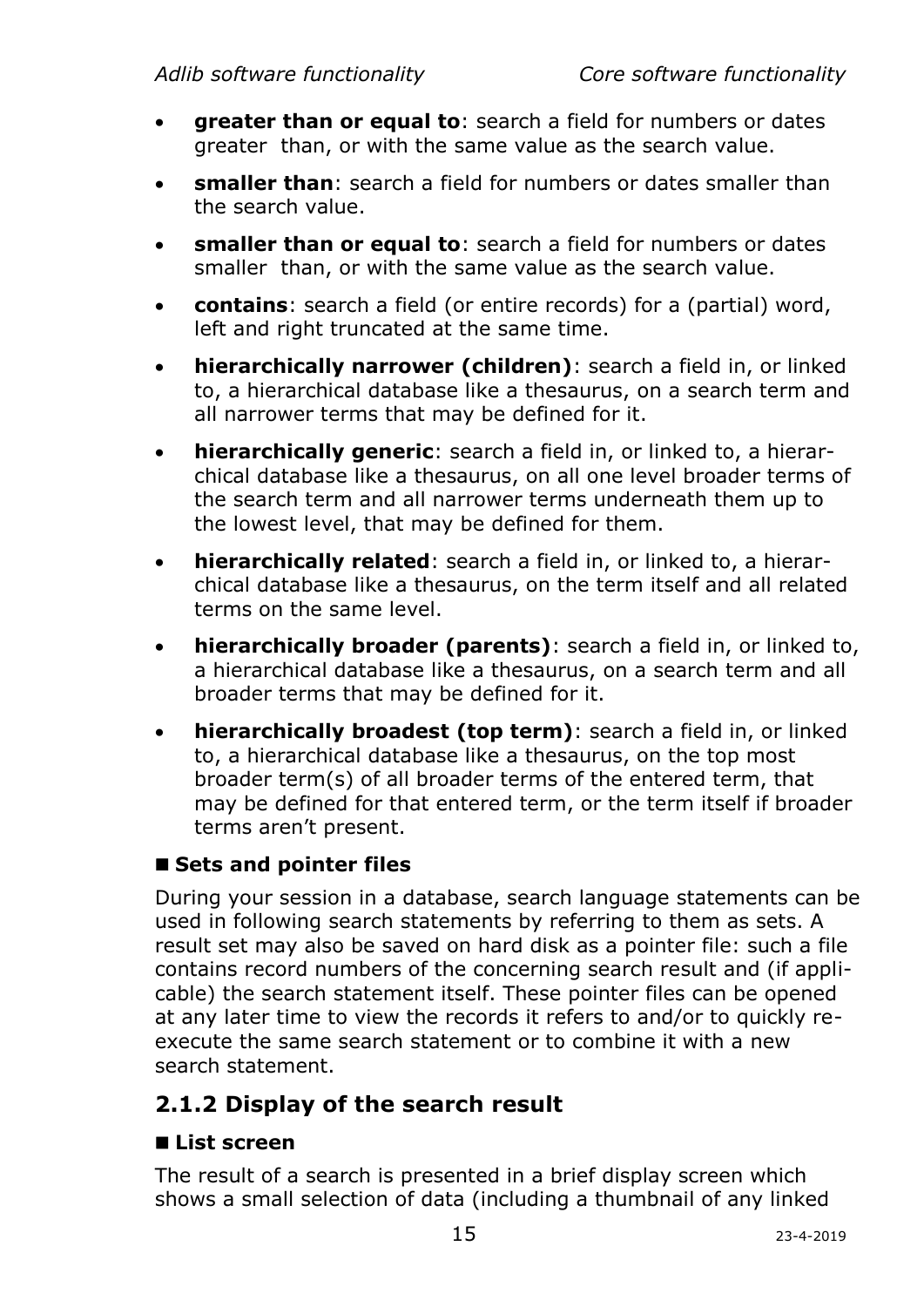image) from every retrieved database record. A search result can be sorted on one or more fields, using only the first field occurrence or using all occurrences separately, and depending on the type of field(s): alphabetically, on date, or numerical, all ascending or descending. You can even set a custom adapl program to do some presort data processing of the search result.

Besides the *Brief display* screen there are two more screen tabs, *Thumbnails* and *Filmstrip* which present the same search result in a different way, more focused on the images linked to the found records.

#### <span id="page-19-0"></span>■ **Browsing**

From the list screen, the user can display and/or edit records in detail. From a record in detailed display you can also easily browse to next or previous records, or the first or last record, in the search result.

#### <span id="page-19-1"></span>■ Detailed display

The detailed display of a record is presented as a selection of tabbed data forms on which topically related data is conveniently grouped. Any linked images are shown in a separate, resizeable and zoomable image viewer window in front of (some of) the detail screens. A selection of EXIF metadata about the image file is available from within the image viewer too.

In detailed display, underlined data acts as hyperlinks to the detailed display of the relevant linked record, or to opening the relevant linked document or URL in an appropriate third-party software application.

#### <span id="page-19-2"></span>■ The hierarchy browser

In the detailed presentation of records from hierarchically built databases like an archive database, the *Thesaurus*, or *Persons and institutions*, you can display the tree structure of all records that are linked internally to the currently displayed record through broader and narrower terms.

# <span id="page-19-3"></span>**2.1.3 Data entry**

#### <span id="page-19-4"></span>■ **New records**

New record can be entered at almost any point during the user's session in Adlib, after choosing a data source for the new record. Note that Adlib offers an extensive access rights system to block individual users from doing things they are not allowed to. The creation of new records, editing, or adding terms and names to authority files are just a few examples of functionality which can be shielded.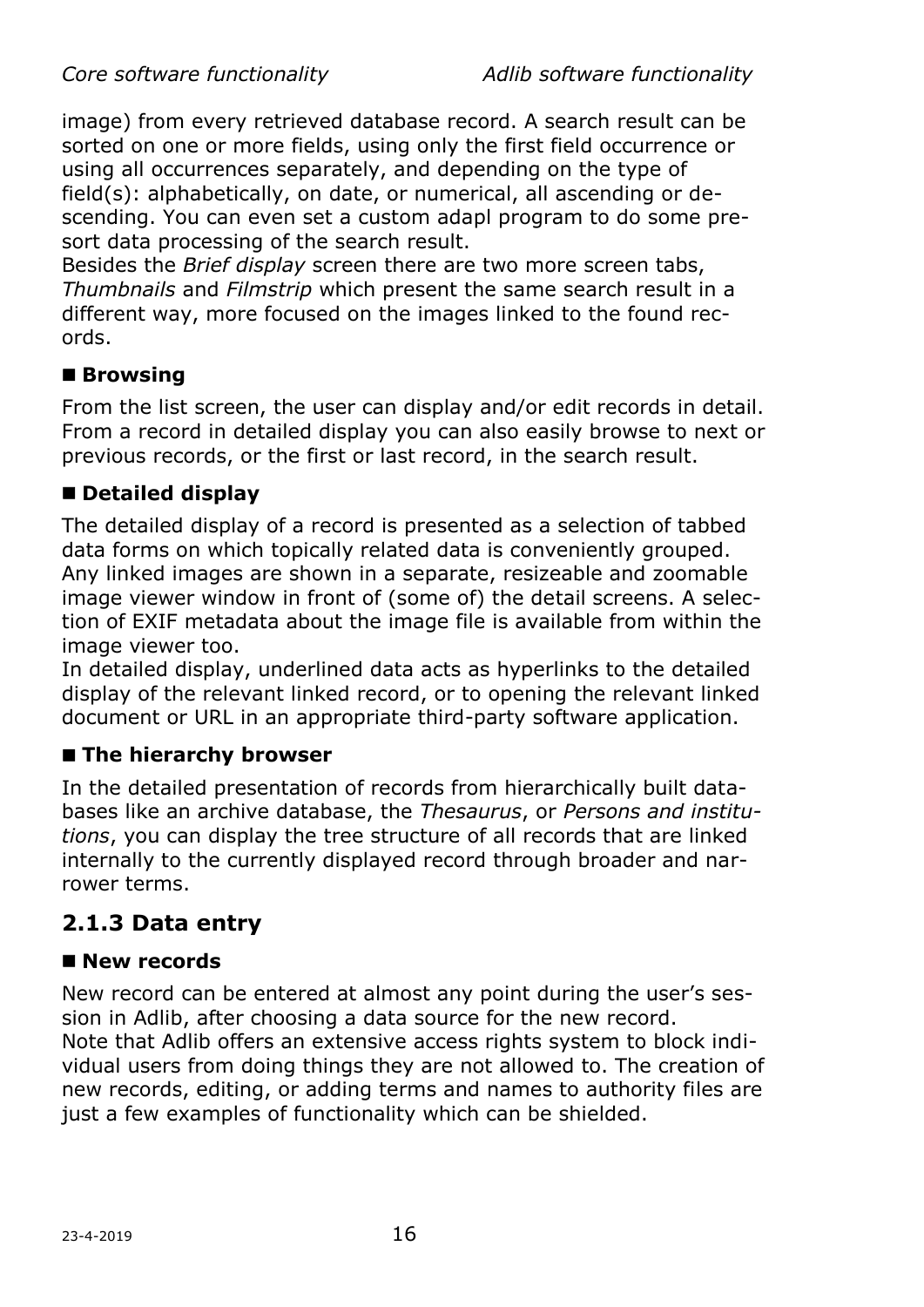#### <span id="page-20-0"></span>■ **Editing records**

Usually, any record in detailed display can be edited. And through linked fields in the current record you can even view, create or edit records in the linked database.

#### <span id="page-20-1"></span>■ Default field values

The application manager may have set default values or automatically calculated values for some of the fields of a record; it depends on the setup if such predefined values can be changed by the user. The record number is always assigned automatically by the Adlib software.

#### <span id="page-20-2"></span>■ Mandatory fields

There may also be mandatory fields. The user has to fill in a value in these fields before the record can be saved.

#### <span id="page-20-3"></span>■ Field entry conditions

Different fields have different entry conditions: some accept several lines of text, others only a few words, individual letters, or an integer number, a floating point number, a date (in one of seven European, ISO, American and Julian formats), a time, an ISSN, ISBN, or a Boolean value. Or a field offers a drop-down list of preset values from which the user may choose. Further, there are fields which only accept a path to a file or to an image, or a URL to a website. And rich text fields allow the user to apply font layout types to format the text. It is also possible that an adapl (a small additional, and customizable, program in Adlib's own programming language) is used to further restrict or reformat input.

Some fields are read-only and cannot be changed by the user. Usually these fields are automatically filled with data from a linked database, when the user fills in some key field. For instance, after entering a name in some catalogue record, accompanying data like address and phone number may be retrieved automatically from another database and displayed here in read-only fields.

And then there are so-called conditional fields: these are screen fields which are conditionally hidden or set to read-only. That means a screen field may be visible or not, or may be editable or not, dependent on the value(s) in certain other fields.

#### <span id="page-20-4"></span>■ Validation of data

Since Adlib utilizes different databases for different areas of interest, links have been created between fields and databases that must share data. A prominent example of this functionality is the use of a *Thesaurus* and a *Persons and institutions* database as authority files. In these databases you register preferred terms, respectively names in their proper format and spelling and in an appropriated, so-called domain – domains are subsets of a database, only containing terms which have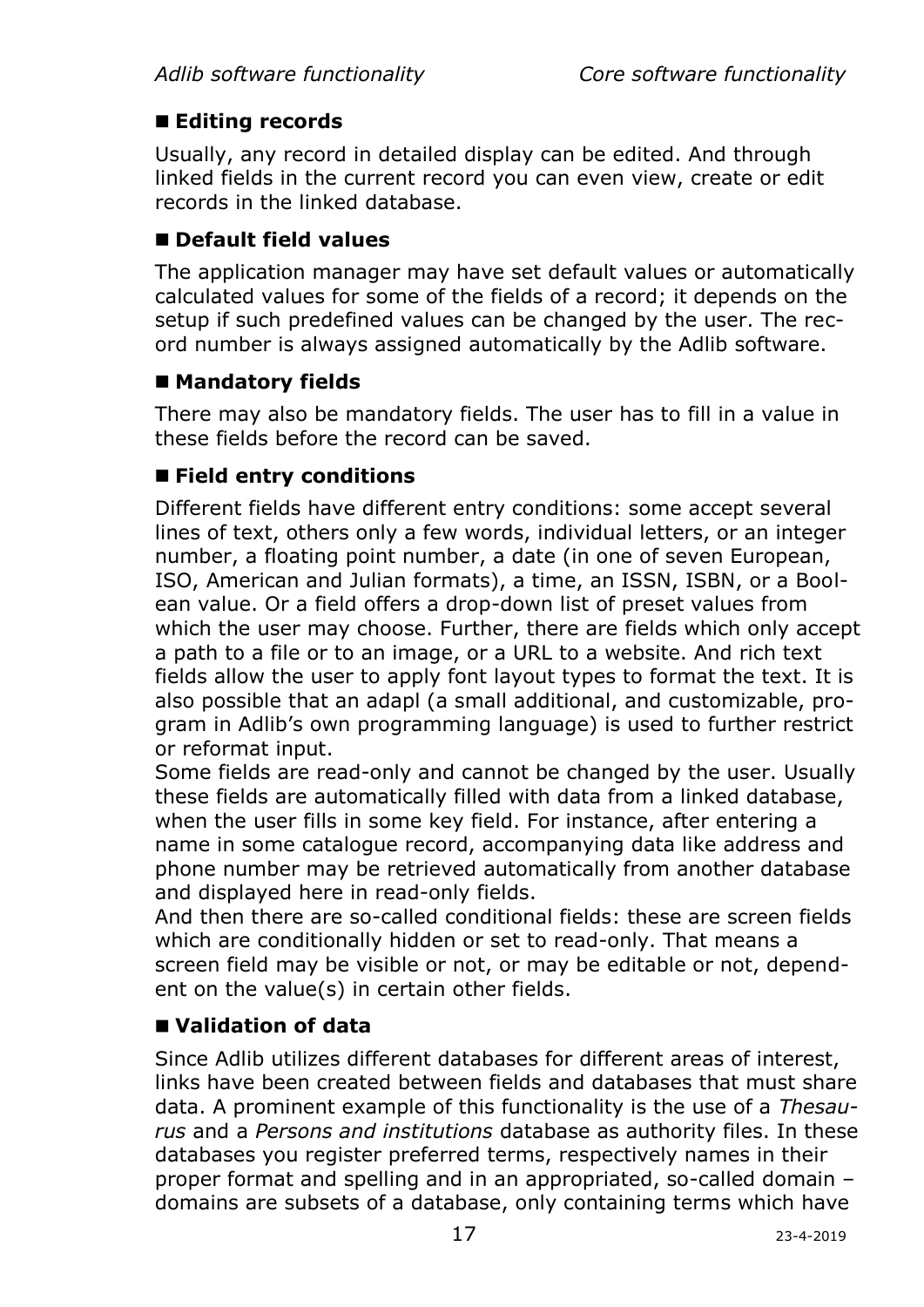a similar meaning. A number of fields in other databases, like in the catalogues, have been linked to one these authority files, making them validated fields: this means that when the user fills in such a field, only terms or names present in the authority files (and possibly from a certain domain) are acceptable input, or the user must explicitly add the new term or name to the relevant authority file. This validation can be requested by the user but is always performed automatically as well when the user leaves the field. For an empty or new value, the validation process immediately offers the user a choice of existing terms or names in the relevant authority file from which to choose, and also the option to quickly add the new term or name to the authority file. Adlib further supports the use of multiple thesauri in a single application; and with the global update function you may update specified fields in all marked records of the current database with the aid of a different thesaurus.

Properties and Help are available for pratically every field and screen, to help you fill in proper values.

#### <span id="page-21-0"></span>■ Repeatable fields

Some fields are repeatable, to allow the user to register e.g. more than one author of a book or multiple object names for one object. The user can simply add extra instances of such fields, called occurrences, to the active field.

#### <span id="page-21-1"></span>■ Linking images and other files

Fields that accept a link to an image or other file needn't be filled in manually. Through standard Windows Explorer functionality the user can search the system or network for the image or file to link to; the path to it will then automatically be copied to the relevant field. Links to existing images can even be created by dragging an image file to the Adlib image viewer.

Adlib supports Windows Image Acquistion as well. If your application has been set up for this, the user can create and link images in a single procedure, by using a scanner, camera or other still-image device.

#### <span id="page-21-2"></span>◼ **Copying data**

Records can be copied to base new records on existing data. And besides the standard Windows cut, copy and paste functionality with which you may edit individual field contents, Adlib also implements its own clipboard, to copy the contents of multiple fields to the corresponding fields in another record.

#### <span id="page-21-3"></span>■ **Deriving records**

With deriving you can copy records from other, so-called 'friendly' databases or datasets to the current one. This is useful when you are describing documents or objects that contain similar data. (Note that a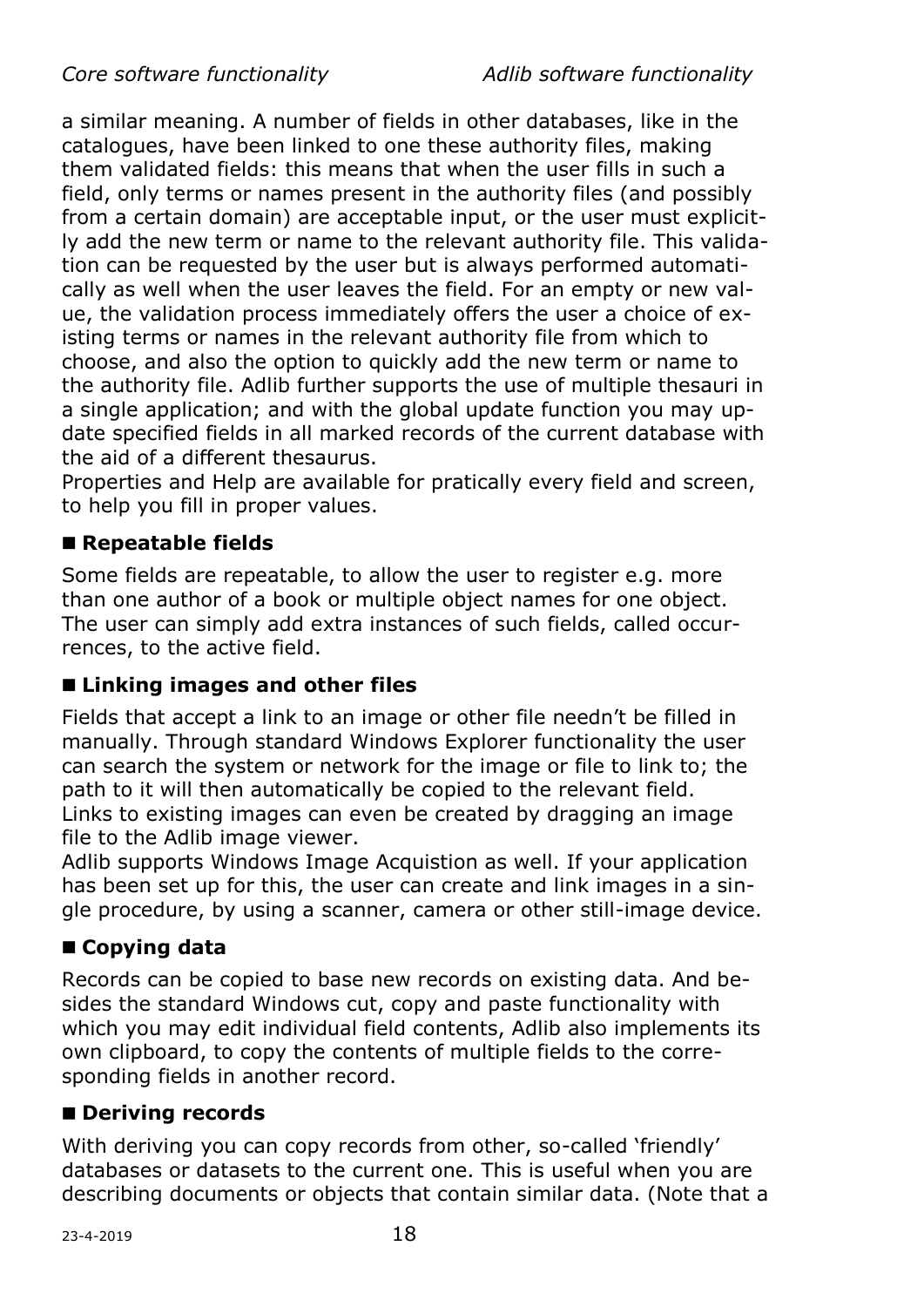customization is needed to enable this functionality in a standard application.)

## <span id="page-22-0"></span>■ Checking spelling

You have the possibility to perform a spelling check on text in nonlinked text fields. The spell-checker automatically checks the contents of all these fields in the currently opened screen.

#### <span id="page-22-1"></span>■ Entering special characters

If an Adlib application employs a Unicode database, then the user is allowed to enter special characters in text fields, for instance characters from languages like Hebrew, Chinese, and Greek.

#### <span id="page-22-2"></span>◼ **Multi-lingual data entry**

Adlib applications and databases can be customized to allow for multilingual data entry and searching. It depends on the implementation how the user can switch between entry languages.

#### <span id="page-22-3"></span>■ Search and replace

After marking records, you can perform a search-and-replace on these records, where you enter a character string to be found in certain fields (which you can select yourself), which must be replaced by another character string which you have entered. Options include searching on the whole field contents, on whole words, on partial words, matching the type case, and with or without confirmation for each replacement.

#### <span id="page-22-4"></span>■ Automatic creation of reciprocal records

In hierarchical Adlib databases, like the *Thesaurus*, a number of fields are internally linked to each other, which allows you to create relations between terms in one and the same record, for instance the relation between a preferred term and a non-preferred term, or the narrower (more specific) terms for the currently specified preferred term. When you save such a record, mirrored records for all the related terms in this record are created by Adlib automatically (if they don't exist yet), so that every narrower, broader, equivalent and other such terms get their own record in which the reciprocal relations are specified.

#### <span id="page-22-5"></span>**2.1.4 Using record selections**

In brief or detailed display of records, records can be marked to include them in a temporary selection of records. Several operations in Adlib can be performed on a single record as well as on selections of records. This includes deleting records, search-and-replace of data in fields, printing, exporting and a global (thesaurus) update of selected fields. And the pointers to records in a selection can be written to a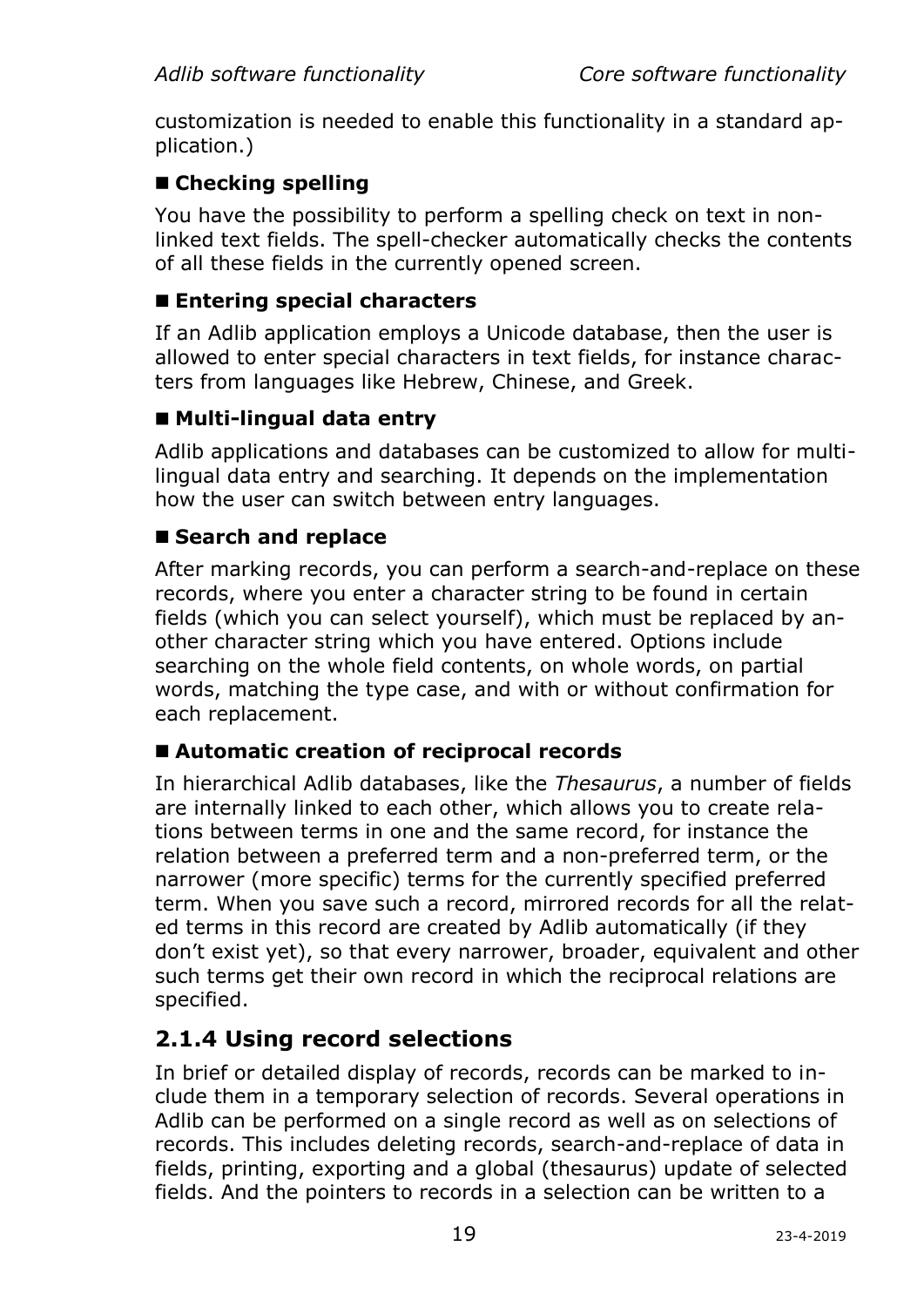pointer file, to be able to recall the current record selection at a later time.

# <span id="page-23-0"></span>**2.1.5 Printing**

There are three ways of printing selected records from within Adlib, namely:

- through custom or standard adapl programs, called output formats, created especially for printing records. Being programs, these output formats offer great freedom and flexibility in data manipulation.
- through custom or standard Word templates. Word templates are easy to create and offer all the layout functionality MS Word has to offer. You can create templates for labels, for standard letters and for record lists. It's up to you to decide which database fields and fixed text should be included in a template. Images can be printed as well. Printing this way results in Word documents which can be printed, saved or automatically sent via e-mail. Output formats and Word templates can even be used together to get the best of both worlds.
- through an interactively created report via the *Print wizard*. With this wizard, the user doesn't need to program adapls or create Word templates to make a new print format. Available options in the *Print wizard* include:
	- adapting earlier created print formats;
	- selecting the fields to be printed;
	- setting the order of the fields to be printed;
	- per field, choosing whether only the first field occurrence or all occurrences must be printed;
	- per field, if empty fields must be printed;
	- per field, setting the column width in which the field contents will be printed;
	- setting of record printing in columns or rows;
	- choosing portrait or landscape page format;
	- setting header and footer texts, which may contain variables like the printed page number or the current date;
	- setting a record separator;
	- setting font styles for headers, footers, field labels and the data itself. Custom font styles can be saved;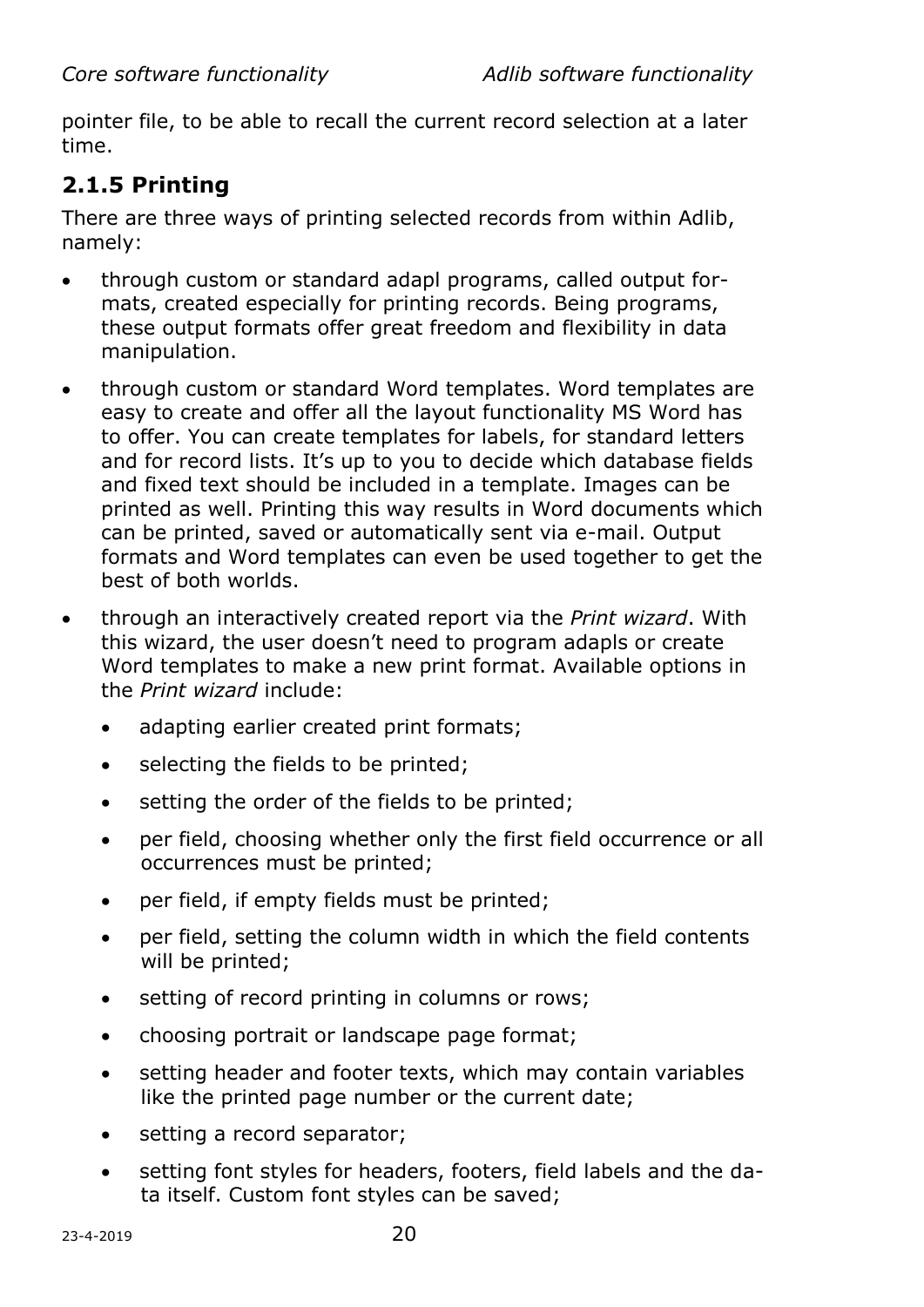saving the current print format.

After finishing the *Print wizard* (also when you have selected an output format), the standard Windows *Print* window will open, so that you can select a printer and change other standard settings (number of copies and whether to print to file, to e-mail or as MS-DOS text) before actually printing.

When you just want to print an image linked to a record, you can use the image viewer in Adlib.

# <span id="page-24-0"></span>**2.1.6 Import and export**

Selected records can be exported to exchange files and Adlib records in exchange files can be imported into selected data sources in your Adlib application. In Adlib Designer you'll find the most extensive implementation of import and export functionality, but in Adlib applications you'll be able to do some common import and export tasks too.

You can use earlier created jobs (settings for an import or export procedure) and save newly created ones.

The *Export wizard* offers a choice of the exchange file formats *Adlib tagged file*, *CSV (comma separated values) file*, and *XML file*. You can also select the fields which you want to export.

The *Import wizard* offers a choice of the exchange file formats *Adlib tagged file* and *XML file*. While importing, Adlib can check whether a record already occurs in the database and update it, and assign new record numbers or import the existing ones.

# <span id="page-24-1"></span>**2.1.7 SDI**

SDI stands for Selective Dissemination of Information. This means that you can keep your customers (for instance library visitors or literature researchers) abreast with information that is relevant to them. In practice, it means that you can create and save interest profiles based on search queries. Based on these profiles, the Adlib system is automatically searched for information, which is then presented in a user-friendly format and layout specified by you through an adapl or stylesheet. You could use this to send your customers regular e-mails or printouts about new additions that are relevant to them. A number of options allow you to specify start and end date, set the

frequency with which the SDI procedure must be executed, and limit the search results, and other related configuration settings.

# <span id="page-24-2"></span>**2.1.8 Data protection through access rights.**

As mentioned earlier, data can be protected by using access rights in various ways. Users may need to log in before being able to use Adlib, or selected users may not have read, write or full access to certain